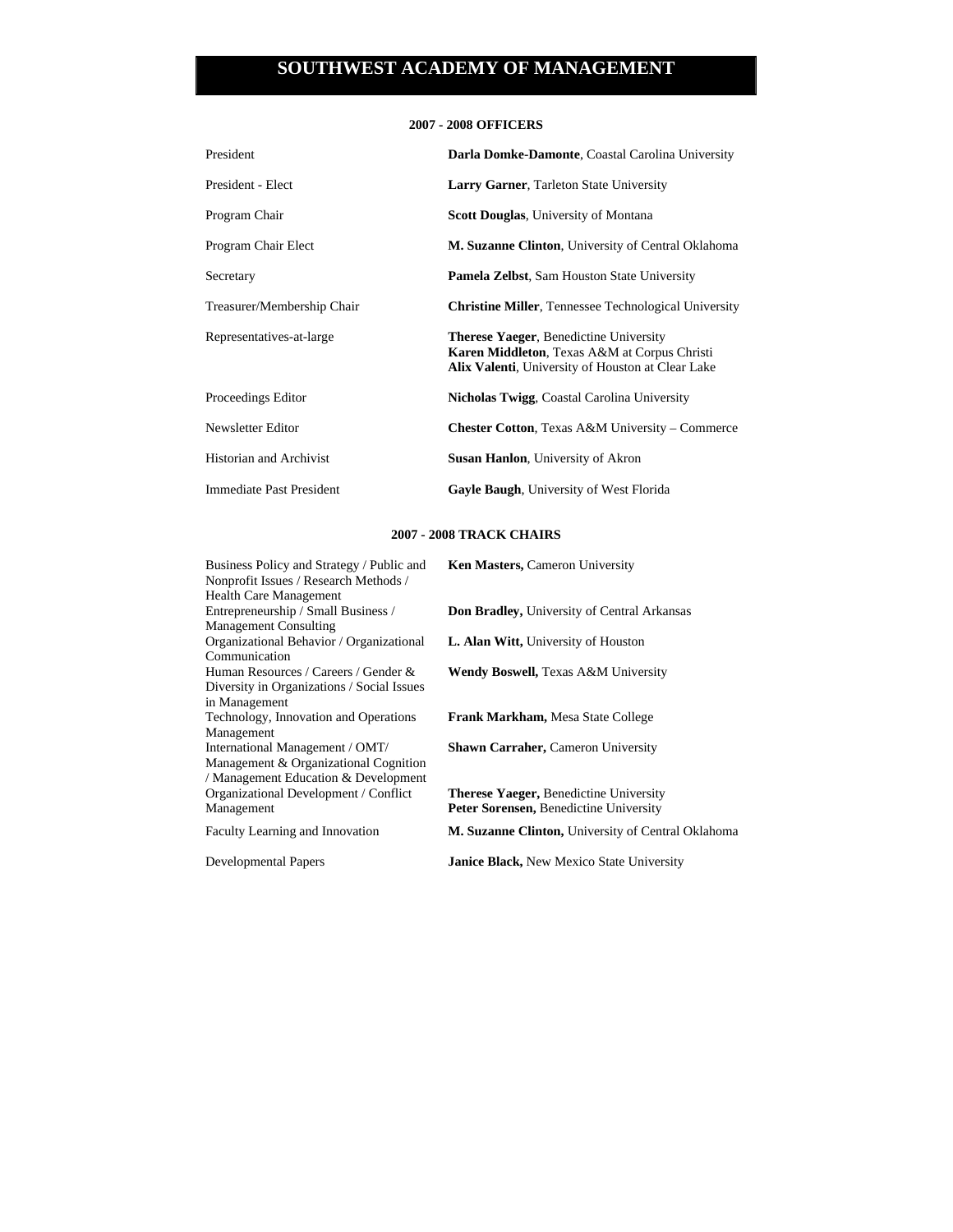| <b>DAY</b> | TIME                     | <b>EVENT</b>                   | <b>ROOM</b>        |
|------------|--------------------------|--------------------------------|--------------------|
| Thursday   | $7 a.m. - 8:15 a.m.$     | Officers' Meeting              | <b>LIBRARY</b>     |
|            |                          | (including breakfast)          | $(2^{ND}$ FLOOR)   |
| Thursday   | $6:30 p.m. - 7:30 p.m.$  | Planning Meeting for 2009      | <b>ARBORETUM-2</b> |
|            |                          |                                | $(2^{ND}$ FLOOR)   |
| Friday     | $7 a.m. - 8:15 a.m.$     | Officers' Meeting, with Ph.D.  | <b>ARBORETUM-1</b> |
|            |                          | Students, and AOM President    | $(2^{ND}$ FLOOR)   |
|            |                          | (including breakfast)          |                    |
| Friday     | $5:15$ p.m. $-6:15$ p.m. | <b>Annual Business Meeting</b> | ARBORETUM-5        |
|            |                          |                                | $(2^{ND}$ FLOOR)   |
| Friday     | $6:30 p.m. - 8 p.m.$     | <b>Annual Reception</b>        | <b>WINDOW BOX</b>  |
|            |                          |                                | $(2^{ND}$ FLOOR)   |
| Saturday   | 8 a.m. - 5 p.m.          | Doctoral Consortium            | <b>ARBORETUM-3</b> |
|            |                          |                                | $(2^{ND}$ FLOOR)   |

## **SPECIAL EVENTS**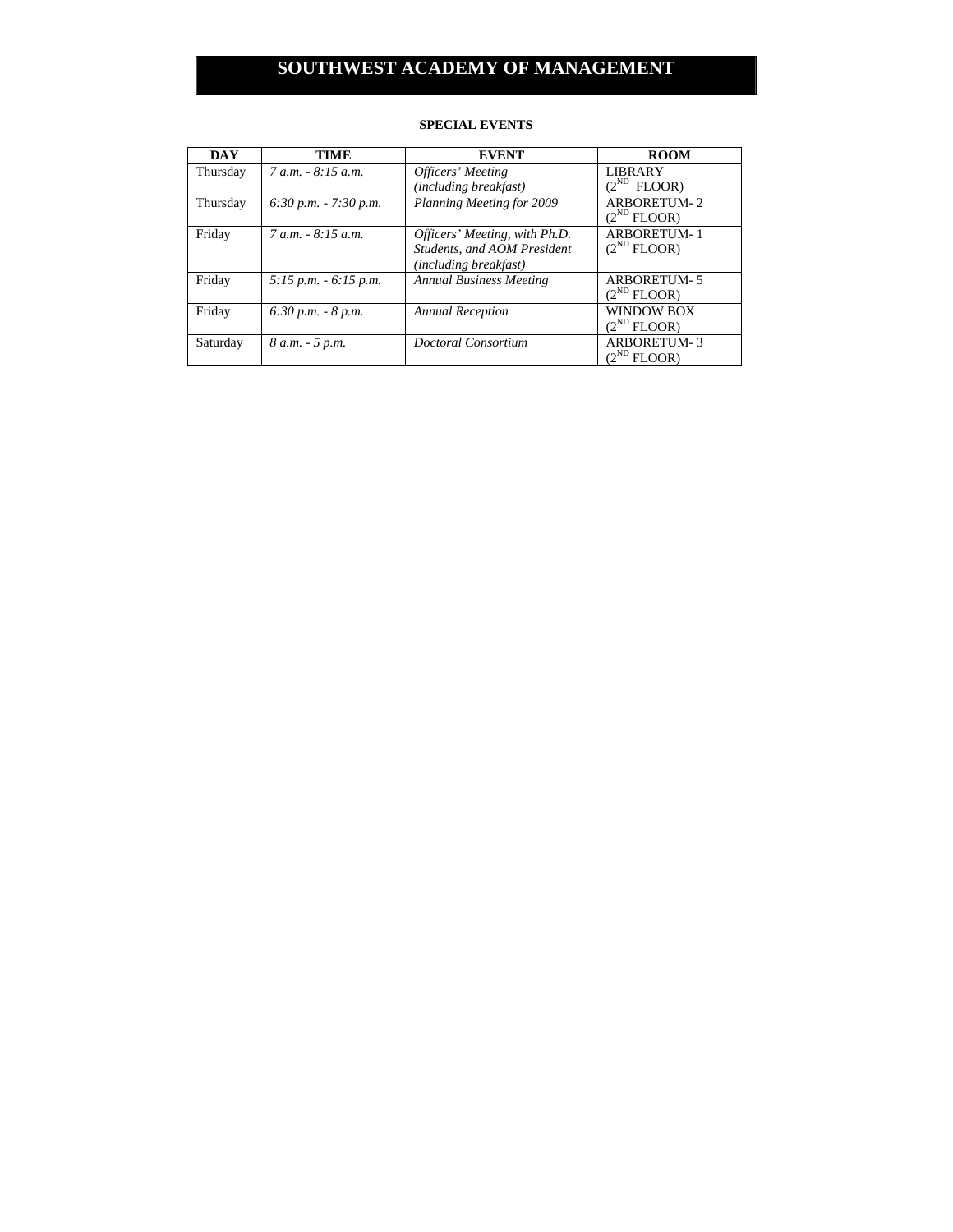| ARBORETUM-3 $(2^{ND}$ FLOOR)<br>$1:30$ p.m. $-3:00$ p.m. |                                                                                                                                                             |
|----------------------------------------------------------|-------------------------------------------------------------------------------------------------------------------------------------------------------------|
| <b>SESSION A</b>                                         | <b>FACULTY LEARNING AND INNOVATION: PROFESSIONAL</b><br><b>DEVELOPMENT WORKSHOP</b>                                                                         |
|                                                          | How Students Cheat And Actions Instructors Can Take To Prevent Cheating In<br><b>Online Courses</b>                                                         |
| <b>ORGANIZERS</b>                                        | M. Suzanne Clinton, University of Central Oklahoma<br><b>Janie Gregg, University of West Alabama</b><br><b>D. Wayne Bedford, University of West Alabama</b> |
| <b>DESCRIPTION</b>                                       | This session will examine how students use new technologies to cheat, and how<br>professors can use this same technology to combat the problem.             |
| $3:30$ p.m. $-5:00$ p.m.                                 | ARBORETUM-3 (2 <sup>ND</sup> FLOOR)                                                                                                                         |

### **March 5, 2008 (Wednesday)**

## **SESSION A FACULTY LEARNING AND INNOVATION: PROFESSIONAL DEVELOPMENT WORKSHOP**

*Creating Rave Reviews In The Classroom: What 'Teachers' Can Learn From Actors And Theatre* 

- **ORGANIZERS Rochelle T. Mucha,** Business as Performance Art
- **DESCRIPTION** The focus of this workshop is to encourage teachers to reflect on their individual style and the learning environment they create. Participants will discover the power of engaging the arts and the artist within.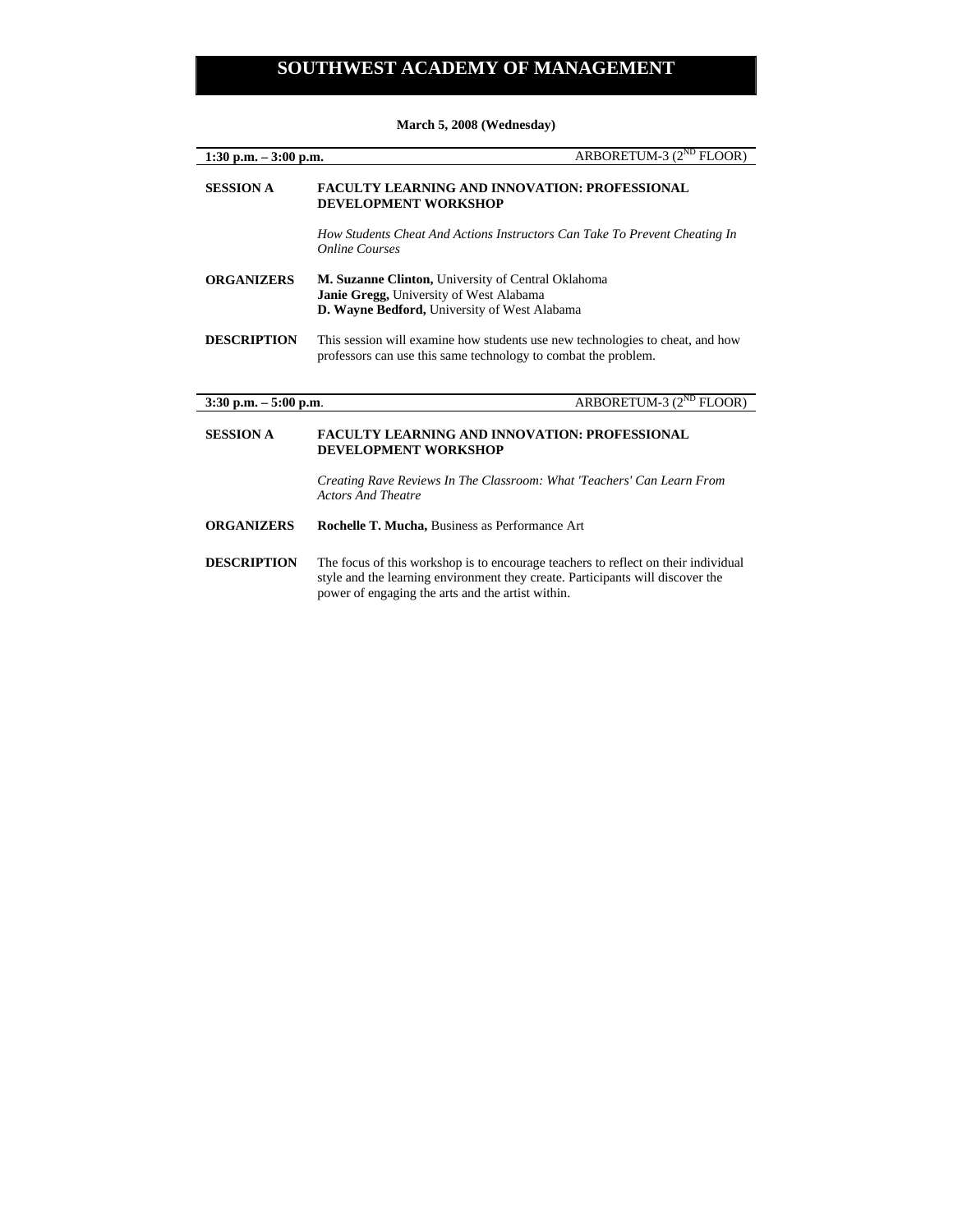**March 6, 2008 (Thursday)** 

| LIBRARY $(2^{ND}$<br>$7:00$ a.m. $-8:15$ a.m.<br>FLOOR) |                                                                                                                                                                                                                                                                                                    |
|---------------------------------------------------------|----------------------------------------------------------------------------------------------------------------------------------------------------------------------------------------------------------------------------------------------------------------------------------------------------|
| <b>SESSION A</b>                                        | <b>SWAM Officers' Meeting</b>                                                                                                                                                                                                                                                                      |
| <b>Presiding</b>                                        | Darla Domke-Damonte, Coastal Carolina University<br><b>President, Southwest Academy of Management</b>                                                                                                                                                                                              |
| $8:30$ a.m. $-10:00$ a.m.                               | ARBORETUM- $2(2^{ND}$ FLOOR)                                                                                                                                                                                                                                                                       |
| <b>SESSION A</b>                                        | ORGANIZATIONAL DEVELOPMENT AND CONFLICT<br><b>MANAGEMENT: SYMPOSIUM</b><br>OD For The 21st Century: Landscapes For Positive Global Change                                                                                                                                                          |
| <b>Session Chair:</b>                                   | <b>Therese Yaeger, Benedictine University</b>                                                                                                                                                                                                                                                      |
| <b>PANELISTS:</b>                                       | <b>Peter Sorensen, Benedictine University</b><br><b>Thomas Head, Roosevelt University</b><br><b>Sue Sweem.</b> Akzo Nobel Inc.<br><b>Philip Anderson, Johnson Diversey Inc.</b><br><b>Jimmy Brown</b> , Inforte Inc.<br><b>Robert Sloyan, Tru Vue</b><br><b>Jim Dunn</b> , American Cancer Society |
| <b>DESCRIPTION</b>                                      | The panelists address one of the most critical issues facing the OD field $-$<br>positive organization development and change on a global basis.                                                                                                                                                   |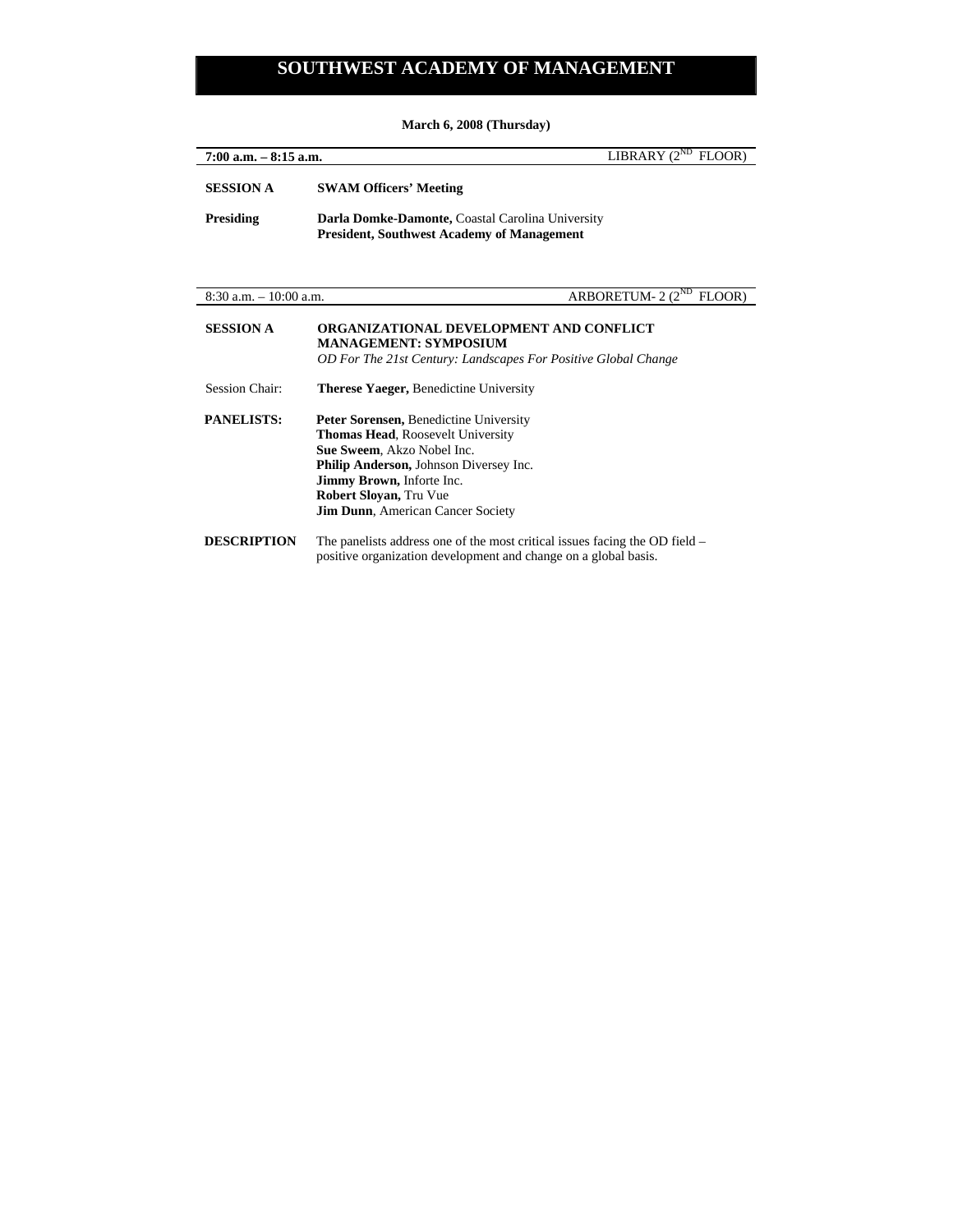**March 6, 2008 (Thursday)** 

| ARBORETUM -3 $(2^{ND}$ FLOOR)<br>$8:30$ a.m. $-10:00$ a.m.                                                                                                                                                                                                                                                   |                                                                                                                                                                |
|--------------------------------------------------------------------------------------------------------------------------------------------------------------------------------------------------------------------------------------------------------------------------------------------------------------|----------------------------------------------------------------------------------------------------------------------------------------------------------------|
| <b>SESSION B</b>                                                                                                                                                                                                                                                                                             | BUSINESS POLICY AND STRATEGY, PUBLIC AND NONPROFIT<br><b>ISSUES, RESEARCH METHODS AND HEALTHCARE MANAGEMENT</b><br>Strategy, Structure, Growth And Performance |
| Introduction To<br>The Track                                                                                                                                                                                                                                                                                 | Ken Masters, Cameron University                                                                                                                                |
| <b>Session Chair:</b>                                                                                                                                                                                                                                                                                        | Curtis Wesley, Texas A&M University                                                                                                                            |
| Discussants:                                                                                                                                                                                                                                                                                                 | Karla Peterson, University of Central Oklahoma<br><b>Isaac Wanasika, New Mexico State University</b>                                                           |
| Board Structure, Ownership Structure, And Firm Performance In Chinese Publicly Listed Firms<br>Yan Liu, Louisiana Tech University<br>Guclu Atinc, Louisiana Tech University<br>Mark Kroll, Louisiana Tech University<br><b>Ying Wang, University of Louisiana at Monroe</b>                                  |                                                                                                                                                                |
| Performance Differences Between Entrepreneurial And Non-Entrepreneurial Organizations:<br>Extending The Strategy-Structure-Performance Paradigm To 21st Century Organizational<br>Landscapes<br><b>Daniel Jennings, Texas A&amp; M University</b><br><b>Kevin Hindle, Swinburne University of Technology</b> |                                                                                                                                                                |
| Kicking Up Dust: Growth As An Irrational Market Response<br><b>Troy Voelker, University of Tennessee at Martin</b>                                                                                                                                                                                           |                                                                                                                                                                |

*Stakeholder Management Strategies And Firm Performance: An Empirical Examination Of Strategy Content* 

**Michael Banks,** University of Houston **Dusya Vera,** University of Houston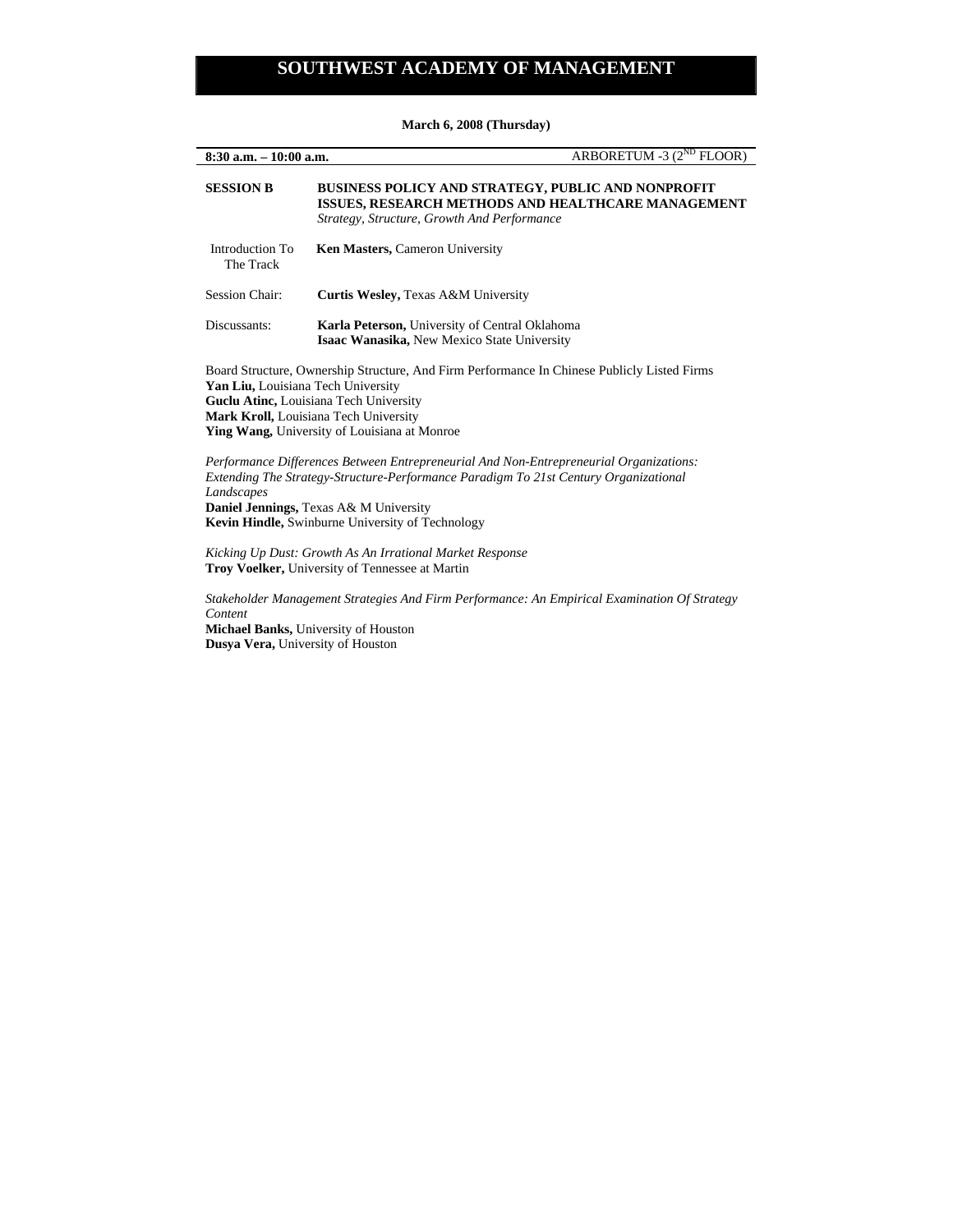**March 6, 2008 (Thursday)** 

| ARBORETUM- $4(2^{ND}$ FLOOR)<br>$8:30$ a.m. $-10:00$ a.m. |                                                                                                                                                                                                     |
|-----------------------------------------------------------|-----------------------------------------------------------------------------------------------------------------------------------------------------------------------------------------------------|
| <b>SESSION C</b>                                          | INTERNATIONAL MANAGEMENT, OMT, MANAGEMENT AND<br>ORGANIZATIONAL COGNITION, AND MANAGEMENT<br>EDUCATION AND DEVELOPMENT: SYMPOSIUM<br>The Online Educational Landscape: Building Virtual Communities |
| Introduction To<br>The Track                              | Shawn Carraher, Cameron University                                                                                                                                                                  |
| <b>Session Chair:</b>                                     | Jane Gibson, Nova Southeastern University                                                                                                                                                           |
| Discussant                                                | Regina Greenwood, Nova Southeastern University                                                                                                                                                      |
| Participants:                                             | Susan Colaric, Saint Leo University<br>Jane Gibson, Nova Southeastern University<br>Bahaudin Mujtaba, Nova Southeastern University<br>Dana Tesone, University of Central Florida                    |
| <b>DESCRIPTION</b>                                        | In this session the participants explore the landscape of virtual communities from<br>the perspective of course developers, administrators, faculty and students.                                   |

| $8:30$ a.m. $-10:00$ a.m. | ARBORETUM- 5 (2 <sup>ND</sup> FLOOR                                                        |
|---------------------------|--------------------------------------------------------------------------------------------|
| <b>SESSION D</b>          | <b>ORGANIZATIONAL BEHAVIOR AND COMMUNICATIONS</b><br>Values, Ethics And Ethical Turbulence |
| Introduction To The Track | <b>L. Alan Witt, University of Houston</b>                                                 |
| Session Chair:            | <b>Emily Hunter, University of Houston</b>                                                 |
| Discussants:              | <b>Kelly Weeks, Centenary College of Louisiana</b><br>Min Carter, Auburn University        |

*Evil Vs. Cooperative Behaviors At Work: The Power Of Organizational Culture In Creating Narcissistic Vs. Community Centered Environments*  **Jacqueline Gilbert**, Middle Tennessee State University **John Ivancevich,** University of Houston

*Business Communication Ethics: Explicating The Locus Of Ethical Issues And Concerns*  **Jaesub Lee,** University of Houston

*Ethical Management In The United States And China*  **Crystal Beverly**, Oral Roberts University **Sean Barry,** Oral Roberts University **Janine Bork**, Oral Roberts University **Walter MacMillan,** Oral Roberts University

*Managing Motivated Employees: Six Concerns That Warrant Special Attention*  **Randall Brown,** California State University – Stanislaus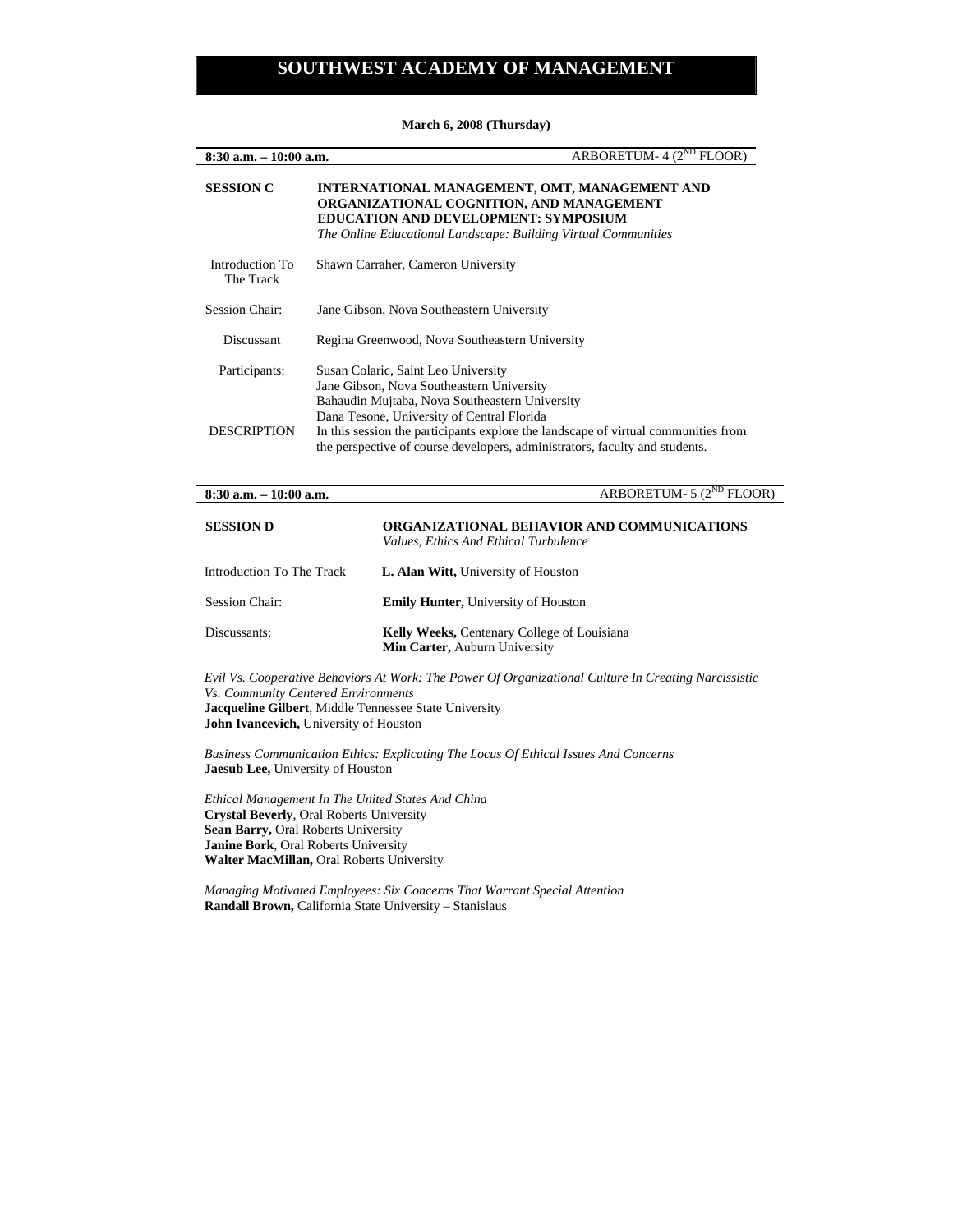**March 6, 2008 (Thursday)** 

**10:00 a.m. - 10:30 a.m.** MARKETPLACE/EXHIBIT HALL (BASEMENT LEVEL)

Please make plans to visit the exhibits for information on the latest books & newest educational technologies. Please let exhibitors know how much we appreciate their presence and continued support!

*Drawing for complimentary FBD 2009 & FBD 2010 registration (\$150 value). Must be present to win (Non-transferable and winner must still pay their organization dues)* 

| $10:30$ a.m. $-$ Noon | ARBORETUM- 2 (2 <sup>ND</sup> FLOOR)                                                                                                                                                                                                   |
|-----------------------|----------------------------------------------------------------------------------------------------------------------------------------------------------------------------------------------------------------------------------------|
| <b>SESSION A</b>      | <b>ORGANIZATIONAL DEVELOPMENT AND CONFLICT</b><br><b>MANAGEMENT: PROFESSIONAL DEVELOPMENT WORKSHOP</b><br><b>Experiences In The Internationalization Of Higher Education: Strategies,</b><br><b>Practices, And Student Perceptions</b> |
| Organizer:            | <b>Toni Knott, Alliant International University</b><br>Marshall Goldsmith School of Management Students                                                                                                                                |
| <b>DESCRIPTION</b>    | Participants in this session share options and strategies for internationalizing<br>educational programs in higher education.                                                                                                          |

### **10:30 a.m.** – Noon **ARBORETUM- 3 (2<sup>ND</sup> FLOOR)**

**SESSION B INTERNATIONAL MANAGEMENT, OMT, MANAGEMENT AND ORGANIZATIONAL COGNITION, AND MANAGEMENT EDUCATION AND DEVELOPMENT** *Visionary Leadership, Social Capital And Social Networks* 

- Session Chair: **David Tobey,** New Mexico State University
- Discussants: **Curtis Wesley,** Texas A&M University **Ali Soylu,** Cameron University

Foreign Employee Status And Workplace Stress In The US **Ali Soylu,** Cameron University **Gerald Zeitz**, Temple University

*Visionary Leadership: Conceptualizing The Visioning Process*  **Coy Jones,** University of Memphis **Tobias Huning,** University of Memphis

*Are Capabilities Drivers For Interorganizational Collaboration Within Social Networks?*  **Yan Cimon,** Universite Laval **Louis Hebert,** Universite Laval **Andrew Papadopoulos**, HEC Montreal

*Assets, Types, And Dynamic Processes Of Social Capital: A Configuration Approach*  **Anat BarNir,** University of North Texas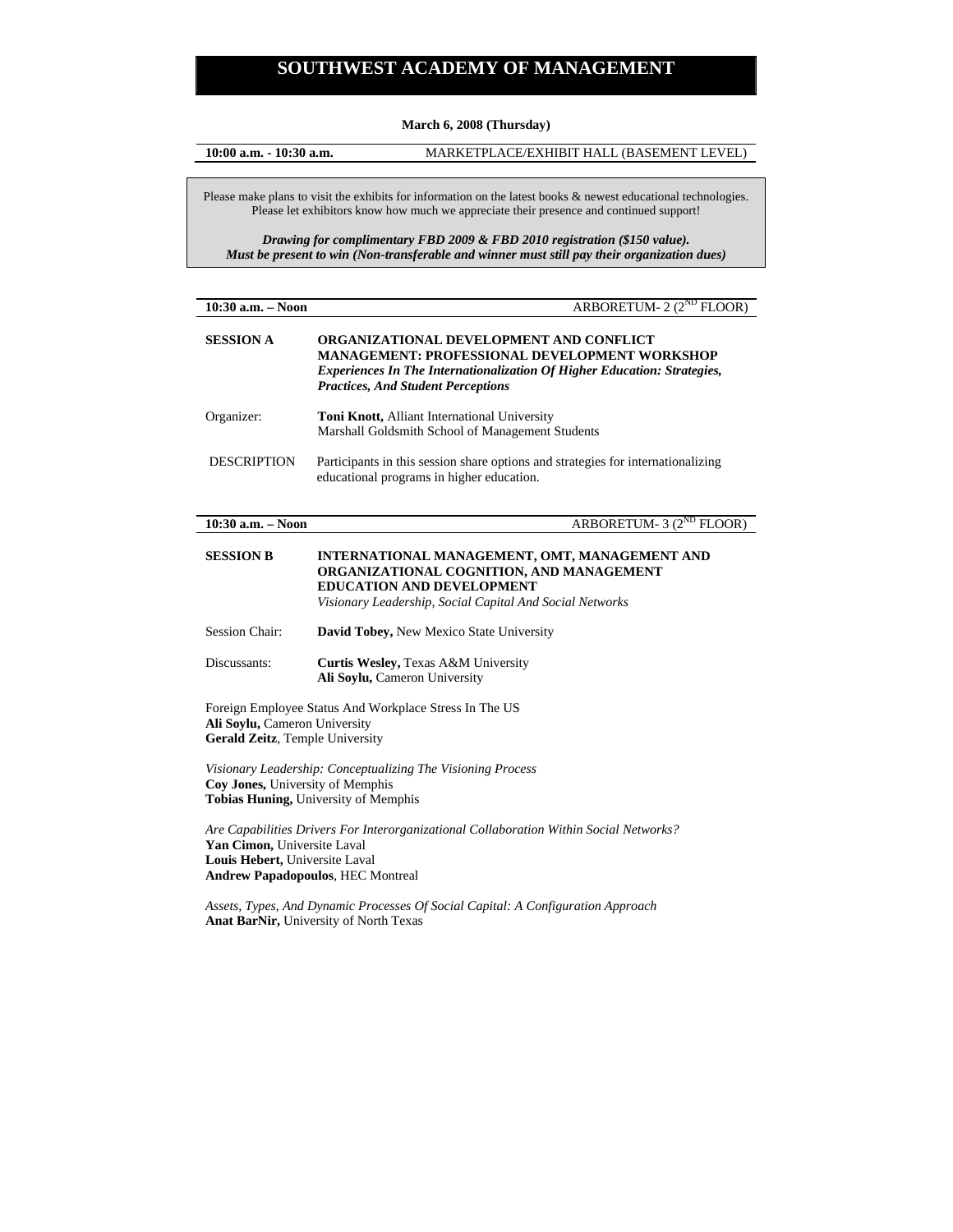**March 6, 2008 (Thursday)** 

| 10:30 a.m. - Noon                                                                                                                                                                                        | ARBORETUM- $4(2^{ND}$<br><b>FLOOR</b>                                                                                                                                                                             |
|----------------------------------------------------------------------------------------------------------------------------------------------------------------------------------------------------------|-------------------------------------------------------------------------------------------------------------------------------------------------------------------------------------------------------------------|
| <b>SESSION C</b>                                                                                                                                                                                         | ALL ACADEMY: PROFESSIONAL DEVELOPMENT WORKSHOP<br>Exploring Relationships Between Passion, People And Performance: What<br><b>Business Can Learn From Theatre</b>                                                 |
| Organizer:                                                                                                                                                                                               | <b>Rochelle T. Mucha, Business as Performance Art</b>                                                                                                                                                             |
| <b>DESCRIPTION</b>                                                                                                                                                                                       | Participants in this session will explore business and the arts beyond the use of<br>metaphor and method. The goal is to use the performing arts to illuminate<br>implications for business educators and leaders |
| 10:30 a.m. - Noon                                                                                                                                                                                        | ARBORETUM- $5(2^{ND}$ FLOOR)                                                                                                                                                                                      |
| <b>SESSION D</b>                                                                                                                                                                                         | <b>INTEGRATED SESSION: HUMAN RESOURCES AND</b><br><b>ORGANIZATIONAL BEHAVIOR</b><br>Work Outcomes: The Role Of Feedback, Supervisory Relations And Mentoring                                                      |
| <b>Session Chair:</b>                                                                                                                                                                                    | <b>Emily David, University of Houston</b>                                                                                                                                                                         |
| Discussants:                                                                                                                                                                                             | Lee Tyner, University of Central Oklahoma<br><b>James Guzak, University of Texas at Arlington</b>                                                                                                                 |
| Effects Of Negative Performance Appraisal Feedback: A Cross-Cultural View<br>Min Carter, Auburn University                                                                                               |                                                                                                                                                                                                                   |
| Leader-Member Exchange And Empowerment: Direct And Interactive<br>Kenneth Harris, Indiana University Southeast<br><b>Anthony Wheeler, Bradley University</b><br>K. Michele Kacmar, University of Alabama |                                                                                                                                                                                                                   |

*Confidence As A Mediator Between Transformational Leadership And Satisfaction In A Sport Setting*  **Heather Kasparek,** Centenary College of Louisiana **Kelly Weeks,** Centenary College of Louisiana **Chris Martin,** Centenary College of Louisiana

## **March 6, 2008 (Thursday)**

| 1:30 p.m. $-3:00$ p.m.    | ARBORETUM- $2(2^{ND}$ FLOOR)                                                                                                                      |
|---------------------------|---------------------------------------------------------------------------------------------------------------------------------------------------|
| <b>SESSION A</b>          | <b>FACULTY LEARNING AND INNOVATION: PROFESSIONAL</b><br><b>DEVELOPMENT WORKSHOP</b><br><i>Experiential Learning: How To Terminate An Employee</i> |
| Introduction To The Track | M. Suzanne Clinton, University of Central Oklahoma                                                                                                |
| Organizer:                | <b>Lee Tyner, University of Central Oklahoma</b>                                                                                                  |
| <b>DESCRIPTION</b>        | The goal of this session is to train participants on how to terminate employees<br>using a "step-by-step" and "word-for-word" approach.           |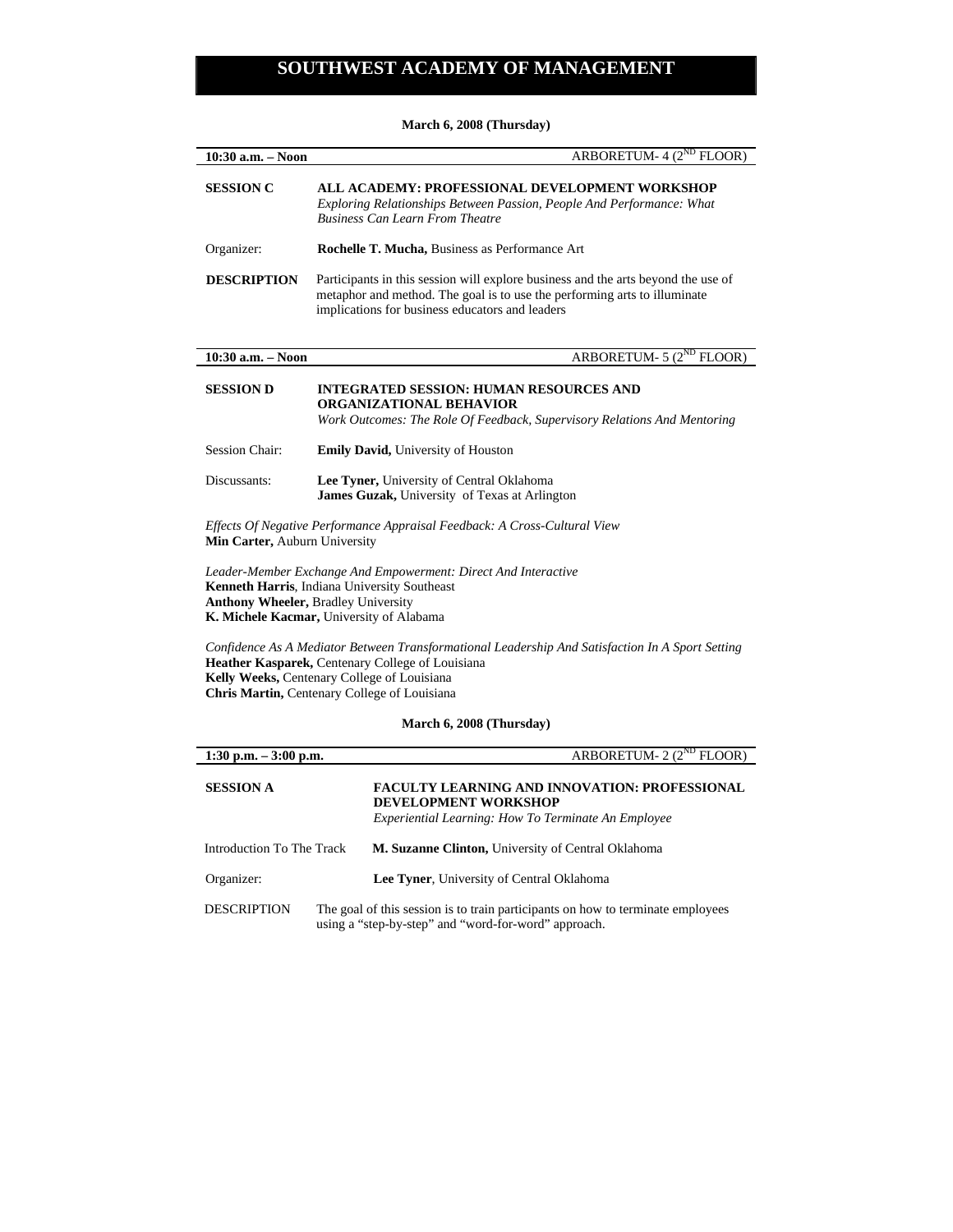**March 6, 2008 (Thursday)** 

| $1:30$ p.m. $-3:00$ p.m. | ARBORETUM- 3 $(2^{ND}$ FLOOR)                                                                                                                                                      |
|--------------------------|------------------------------------------------------------------------------------------------------------------------------------------------------------------------------------|
| <b>SESSION B</b>         | <b>INTEGRATED SESSION: BUSINESS POLICY AND STRATEGY,</b><br><b>TECHNOLOGY AND INNOVATION MANAGEMENT</b><br>Strategic Alliances, Modes of Entry, Growth and Firm Performance        |
| <b>Session Chair:</b>    | <b>Karla Peterson</b> , University of Central Oklahoma                                                                                                                             |
| Discussants:             | <b>George Kenyon, Lamar University</b><br>Ali Soylu, Cameron University<br><b>Telke Winorie, Northwest Missouri State University</b>                                               |
| Firm                     | A Theory Of Survival In International Business: The Tautology Of Institutionalism And<br>Organizational Ecology In Determining The Entry Mode And Organizational Form Of A Foreign |

**Curtis Wesley,** Texas A&M University

*International Strategic Alliances Impact Upon Firms Exogenous Resource Development: An Integration Of Institutional And Social Network Theory*  **Curtis Wesley,** Texas A&M University

*Strategic Management And City Marketing: Using Information Communication Technologies To Increase Global Competitiveness, Socio-Economic Development And Stakeholder Satisfaction*  **Laura Matherly,** Tarleton State University **Maureen Jouett**, Tarleton State University

| ARBORETUM- $4(2^{ND}$ FLOOR)<br>1:30 p.m. $-3:00$ p.m. |                                                                                                                                                                                                                                                                                                   |
|--------------------------------------------------------|---------------------------------------------------------------------------------------------------------------------------------------------------------------------------------------------------------------------------------------------------------------------------------------------------|
| <b>SESSION C</b>                                       | ALL ACADEMY: PROFESSIONAL DEVELOPMENT WORKSHOP<br>Managing People And Organizations During And After Natural Disasters                                                                                                                                                                            |
| ORGANIZER                                              | <b>Scott Douglas, The University of Montana</b>                                                                                                                                                                                                                                                   |
| <b>Session Chair:</b>                                  | <b>Rod Tanner, Author of "Surge"</b>                                                                                                                                                                                                                                                              |
| <b>DESCRIPTION</b>                                     | Rod Tanner, author of the novel "Surge" and former entertainment executive will<br>chair a panel consisting of Houston area leaders who were intimately involved in<br>the aftermath of Hurricane Katrina. This panel will discuss the challenges they<br>faced, and the successes they realized. |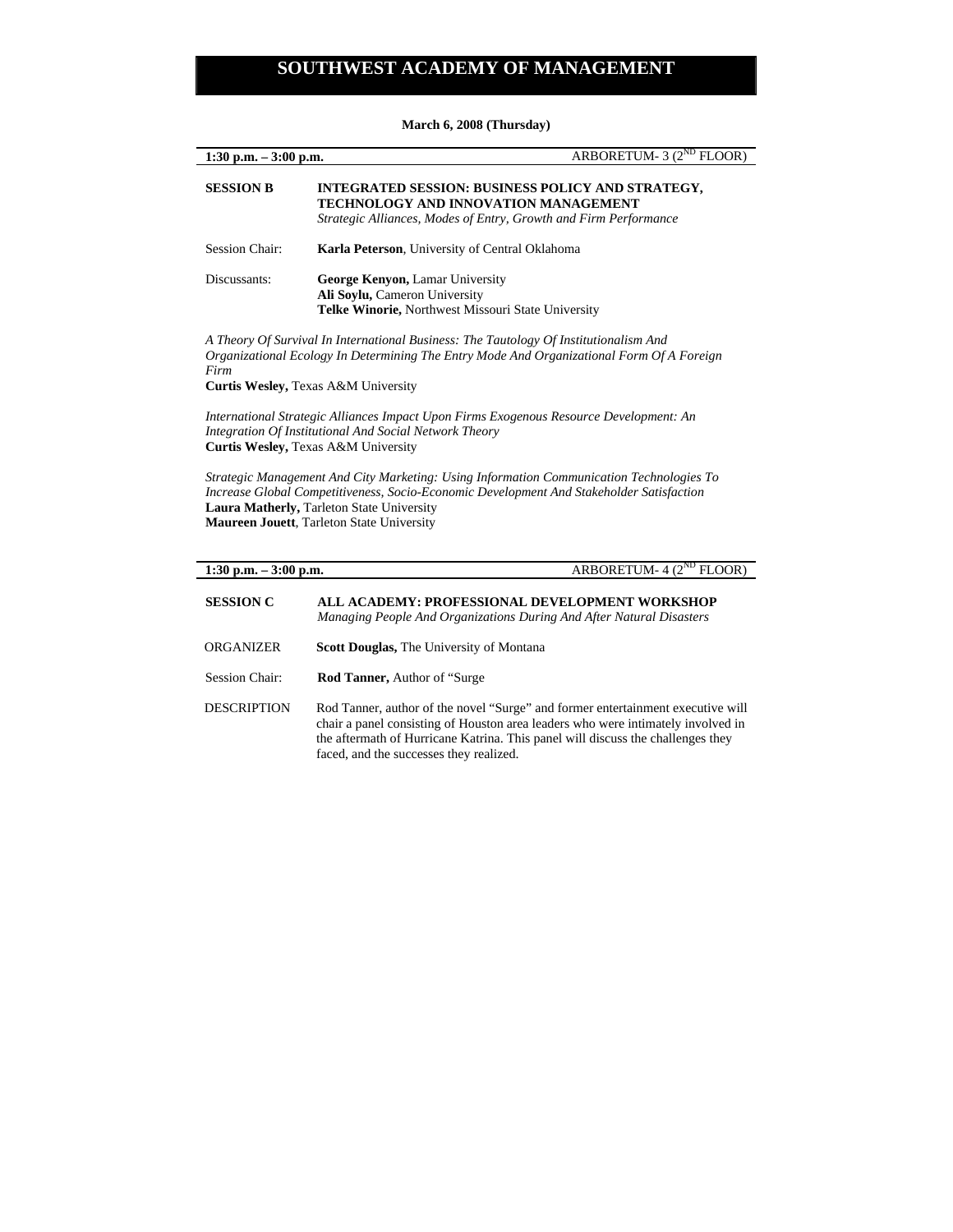| 1:30 p.m. $-3:00$ p.m.    | ARBORETUM- $5(2^{ND}$ FLOOR)                                                                                                                                   |
|---------------------------|----------------------------------------------------------------------------------------------------------------------------------------------------------------|
| <b>SESSION D</b>          | HUMAN RESOURCES, CAREERS, GENDER AND DIVERSITY,<br>AND SOCIAL ISSUES IN MANAGEMENT<br><b>Employee Recruitment And Selection</b>                                |
| Introduction To The Track | Wendy Boswell, Texas A&M University                                                                                                                            |
| <b>Session Chair:</b>     | <b>James Guzak, University of Texas at Arlington</b>                                                                                                           |
| Discussants:              | <b>Emily Hunter, University of Houston</b><br><b>Janie Gregg, University of West Alabama</b><br><b>Randall Brown, California State University – Stanislaus</b> |

**March 6, 2008 (Thursday)** 

*Electronic (E-)Recruiting: Manager Perceptions Of The Advantages And Disadvantages And A Comparison By Firm Size*  **Mindy West,** Northern Arizona University – Yuma **John Drexler,** Oregon State University **Fran-McKee-Ryan,** University of Oklahoma **Nancy King**, Oregon State University **Ping-Hung Hsieh**, Oregon State University

*Important Determinants Of Subjective Person-Job Fit Perceptions*  **Don Mosley,** Samford University **Charles Carson**, University of South Alabama **Scott Boyar,** Xavier University

*Applicant Perceptions And Criterion-Related Validity: No Cause For Alarm*  **Emily Hunter**, University of Houston **L. Alan Witt,** University of Houston

*Inferences Concerning Junior Officers' Abilities And Traits Based On United States Air Force Officers Evaluation Reports*  **Jason Wollard,** USAF **Daniel Holt,** USAF **Jason Bush**, USAF **Debra Lovette**, The Pentagon

## **3:00 p.m. – 3:30 p.m.** MARKETPLACE/EXHIBIT HALL (BASEMENT LEVEL)

Please make plans to visit the exhibits for information on the latest books and newest educational technologies. Please let exhibitors know how much we appreciate their presence and continued support!

*Drawing for complimentary 2-night regular hotel room at 2009 FBD conference (\$250 value). Must be present to win.*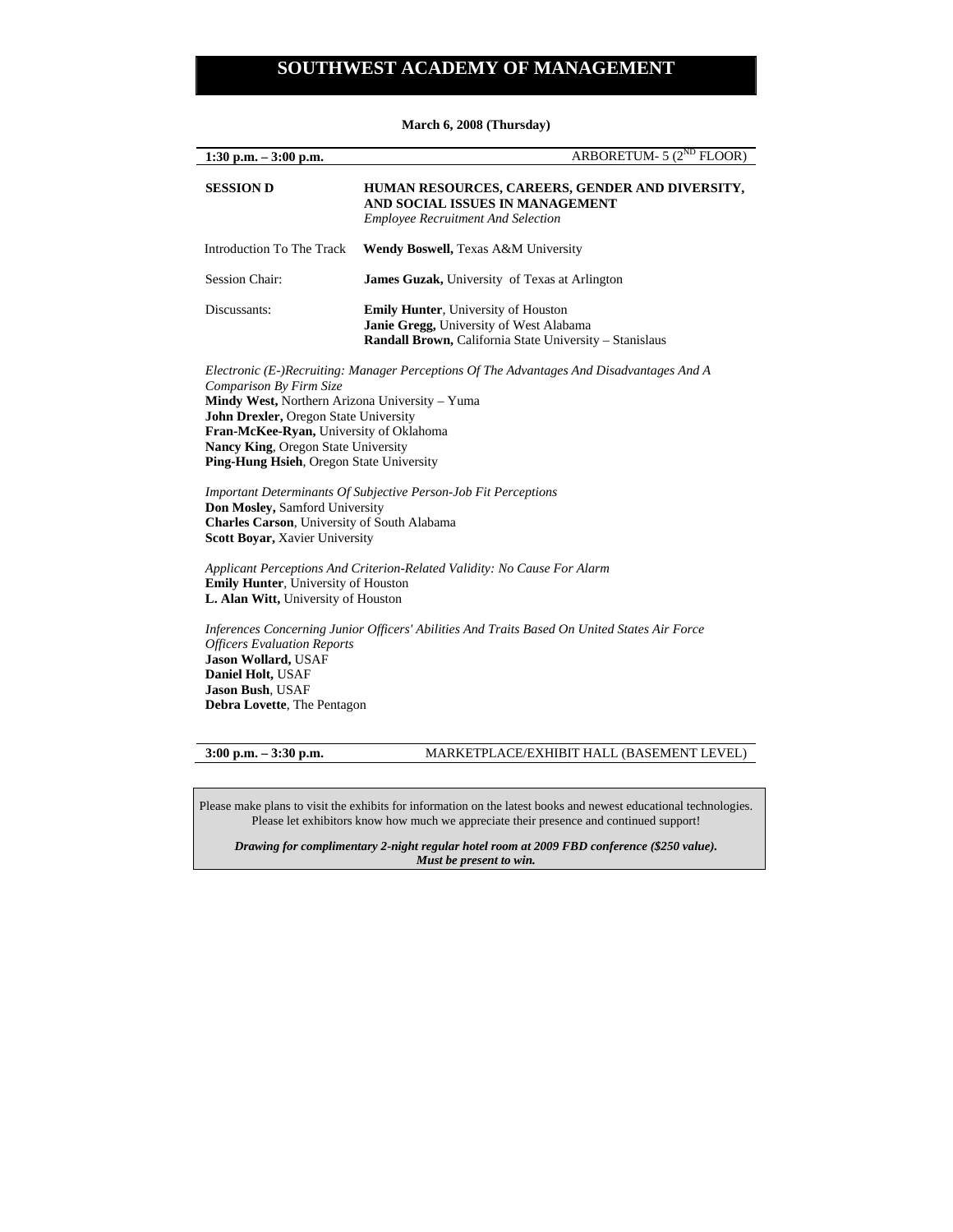| $3:30$ p.m. $-5:00$ p.m.  | ARBORETUM- 2 (2 <sup>ND</sup> FLOOR)                                                                                                                                                                                                      |
|---------------------------|-------------------------------------------------------------------------------------------------------------------------------------------------------------------------------------------------------------------------------------------|
| <b>SESSION A</b>          | <b>ENTREPRENEURSHIP, SMALL BUSINESS AND</b><br><b>MANAGEMENT CONSULTING: PROFESSIONAL</b><br><b>DEVELOPMENT WORKSHOP</b><br><b>Entrepreneurial Competition</b>                                                                            |
| Introduction To The Track | <b>Don Bradley, University of Central Arkansas</b>                                                                                                                                                                                        |
| <b>Session Chair</b>      | Marilyn Young, University of Texas at Tyler                                                                                                                                                                                               |
| Panelists:                | <b>Isaura Flores, University of Texas at Tyler</b><br><b>Mary Fischer, University of Texas at Tyler</b>                                                                                                                                   |
| <b>DESCRIPTION</b>        | The panelists discuss the complex process of developing criteria for<br>selecting advisory committees and selecting papers for entrepreneurial<br>competitions. They will also discuss the process for publicizing these<br>competitions. |
| 3:30 p.m. - 5:00 p.m.     | ARBORETUM- $3(2^{ND}$ FLOOR)                                                                                                                                                                                                              |
| <b>SESSION B</b>          | <b>DEVELOPMENTAL PAPERS: WORKSHOP</b>                                                                                                                                                                                                     |

**March 6, 2008 (Thursday)** 

- Session Chair **Janice Black**, New Mexico State University
- DESCRIPTION This is a workshop for authors whose work is in progress

| $3:30$ p.m. $5:00$ p.m. | ARBORETUM- $4(2^{ND}$ FLOOR)                                                                     |
|-------------------------|--------------------------------------------------------------------------------------------------|
| <b>SESSION C</b>        | <b>ALL ACADEMY: SYMPOSIUM</b>                                                                    |
|                         | Colleagues, Commentary And Confabulation: SWAM Turns 50!!!!                                      |
| Organizer               | <b>Gayle Baugh, University of West Florida</b>                                                   |
|                         |                                                                                                  |
| <b>Panelists</b>        | Past Presidents of the Southwest Academy of Management                                           |
| <b>DESCRIPTION</b>      | In this session, Past Presidents of SWAM discuss the organization's past, present<br>and future. |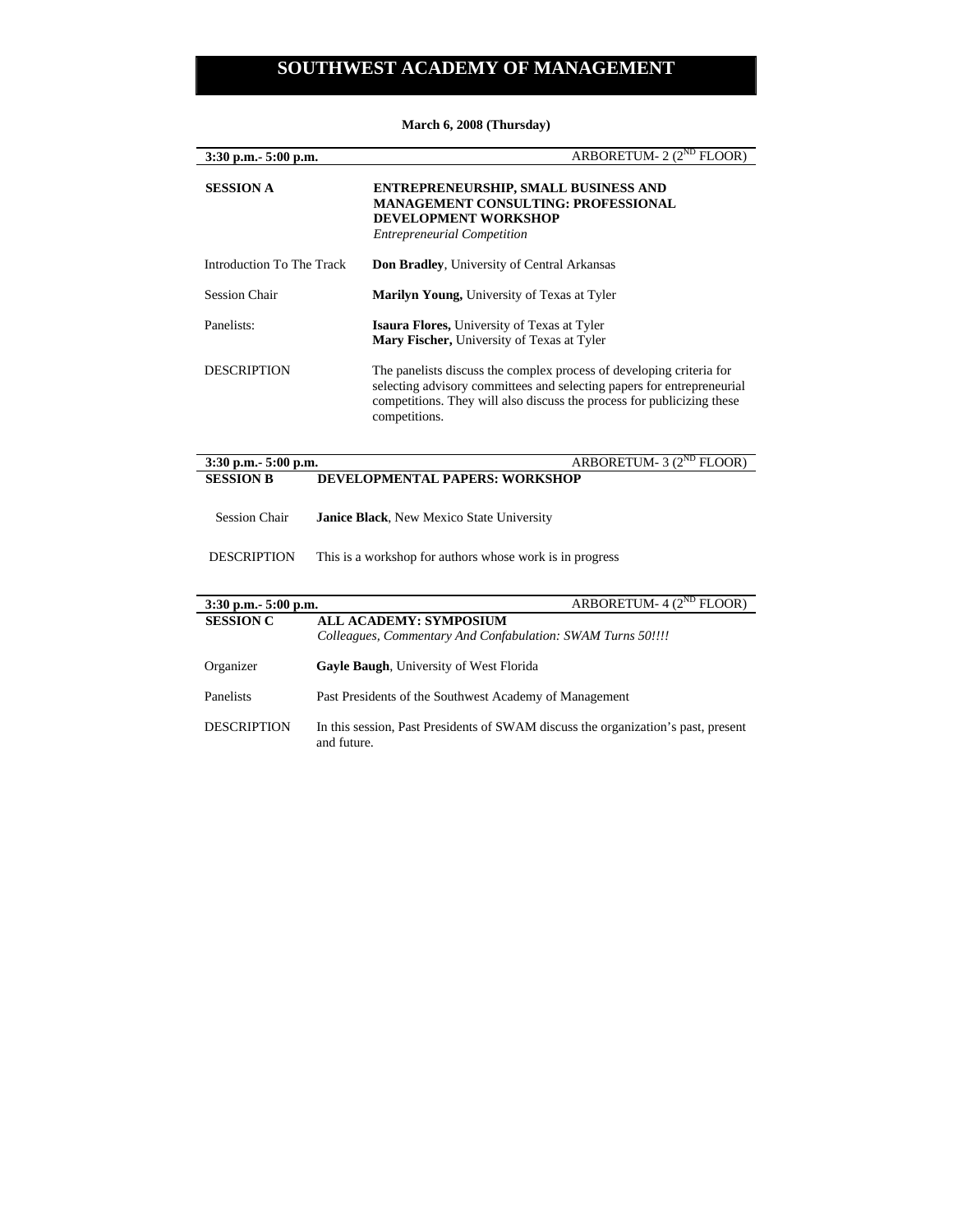## **March 6, 2008 (Thursday)**

| $5:30$ p.m. $7:00$ p.m. | MARKETPLACE/EXHIBIT HALL (BASEMENT LEVEL)          |
|-------------------------|----------------------------------------------------|
| <b>FBD</b> Swap-meet    | First FBD Swap-meet<br>(Cash Bar and light snacks) |
| $6:30$ p.m. $7:30$ p.m. | ARBORETUM- $2(2^{ND}$ FLOOR)                       |

**Meeting Planning Meeting for 2009 conference** 

**Presiding: M. Suzanne Clinton,** University of Central Oklahoma

Please join us for this session to share ideas and formats for the 2009 meeting. Suzanne Clinton will lead the discussion to develop innovative ideas for managing the 2009 conference. All members of the Southwest Academy of Management are encouraged to attend this session. Please come and take part in the planning and development of our 2009 meeting.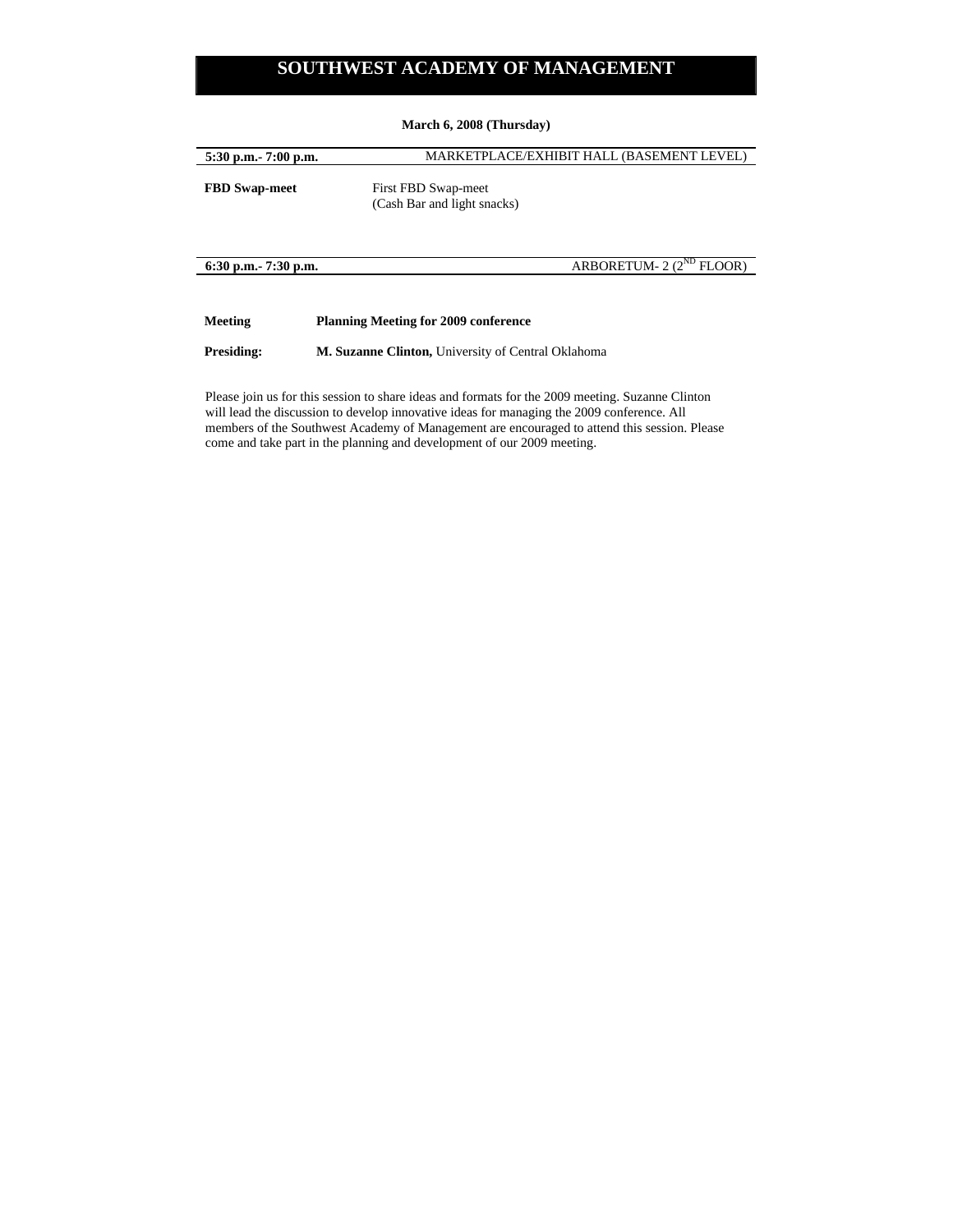**March 7, 2008 (Friday)** 

| 7:00 a.m. - 8:15 a.m. | ARBORETUM- $1(2^{ND}$ FLOOR)                                                                                                                                                                                                                |
|-----------------------|---------------------------------------------------------------------------------------------------------------------------------------------------------------------------------------------------------------------------------------------|
| <b>Meeting</b>        | SWAM Doctoral Student Breakfast with SWAM Officers and Thomas Lee,<br>AOM President (includes breakfast)                                                                                                                                    |
|                       | This event is open to all doctoral students participating in the SWAM meeting.<br>Come join us for a continental breakfast and friendly discussion with the SWAM<br>Officers and AOM President, Thomas Lee of the University of Washington. |
| 8:30 a.m. -10:00 a.m. | ARBORETUM- 2 (2 <sup>ND</sup> FLOOR)                                                                                                                                                                                                        |
| <b>SESSION A</b>      | ORGANIZATIONAL DEVELOPMENT AND CONFLICT<br><b>MANAGEMENT: SYMPOSIUM</b><br>An OD Approach To Assist In Achieving Funding To Build Organizational<br>Cultural Competence In A Not For Profit Organization                                    |
| Organizers:           | <b>Sherry Camden-Anders, Alliant International University, and Anders and</b><br>Associates<br><b>Greg Timberlake, Chapman University and Hinds Hospice</b>                                                                                 |
| <b>DESCRIPTION</b>    | Participants will discuss the development and utilization of a creative approach<br>to assisting not-for-profit organizations in achieving grant funding.                                                                                   |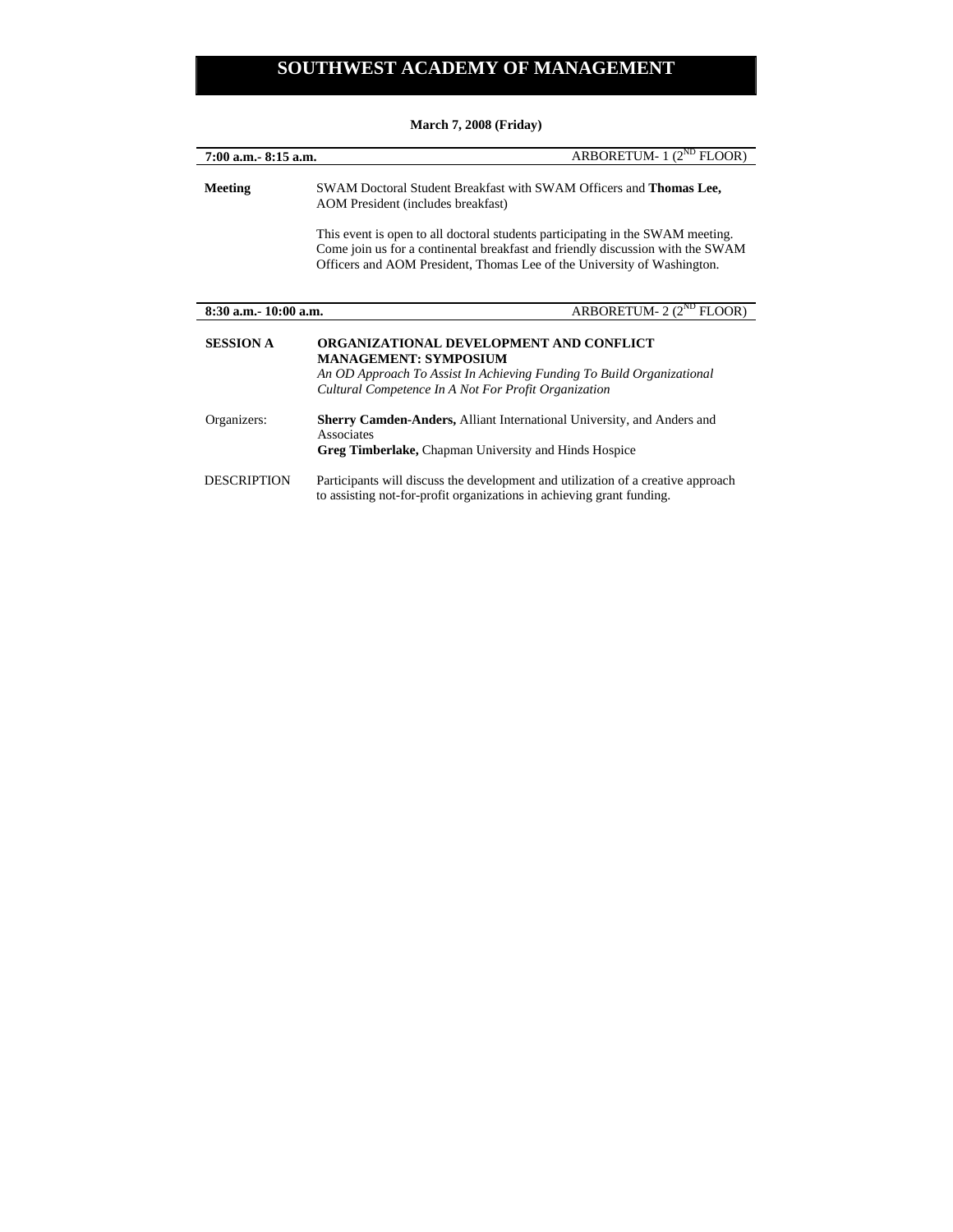**8:30 a.m.**- 10:00 a.m. *ARBORETUM- 3 (2<sup>ND</sup> FLOOR)* **SESSION B ORGANIZATIONAL BEHAVIOR AND COMMUNICATIONS** *Organizational Citizenship And Commitment*  Session Chair: **Lee Tyner,** University of Central Oklahoma Discussants: Gayle Baugh, University of West Florida H. Ulas Ograk, University of Louisiana at Monroe Jaesub Lee, University of Houston *The Political Dimension Of OCB: A Conceptual Framework*  **H. Ulas Ograk**, University of Louisiana at Monroe **Linda Matthews,** University of Texas Pan American *The Effects Of Organizational Citizenship Behavior And General Mental Ability On Task Performance*  **Emily David,** University of Houston **L. Alan Witt,** University of Houston *Relationship Between Job Characteristics And Attitudes: A Study Of Temporary Employees*  **Jeff Slattery,** Northeastern State University **T.T. Rajan Selvarajan**, University of Houston – Victoria **John Anderson,** East Carolina University

*An Examination Of The Variables Affecting Teacher Commitment, Performance And Intent To Stay In Secondary Schools*  **Laura Matherly,** Tarleton State University **Berkeley Desravines,** Tarleton State University

| $8:30$ a.m. $10:00$ a.m. | ARBORETUM- $4(2^{ND}$ FLOOR)                                                    |
|--------------------------|---------------------------------------------------------------------------------|
|                          | ALL ACADEMY: PROFESSIONAL DEVELOPMENT WORKSHOP                                  |
| <b>SESSION C</b>         |                                                                                 |
|                          | Jump Start And Polish Academic Writing                                          |
| Organizer:               | <b>Janice Black, New Mexico State University</b>                                |
|                          |                                                                                 |
| <b>DESCRIPTION</b>       | This workshop focuses on two things - providing participants with tools to jump |
|                          | start and improve their writing efforts.                                        |
|                          |                                                                                 |

#### **March 7, 2008 (Friday)**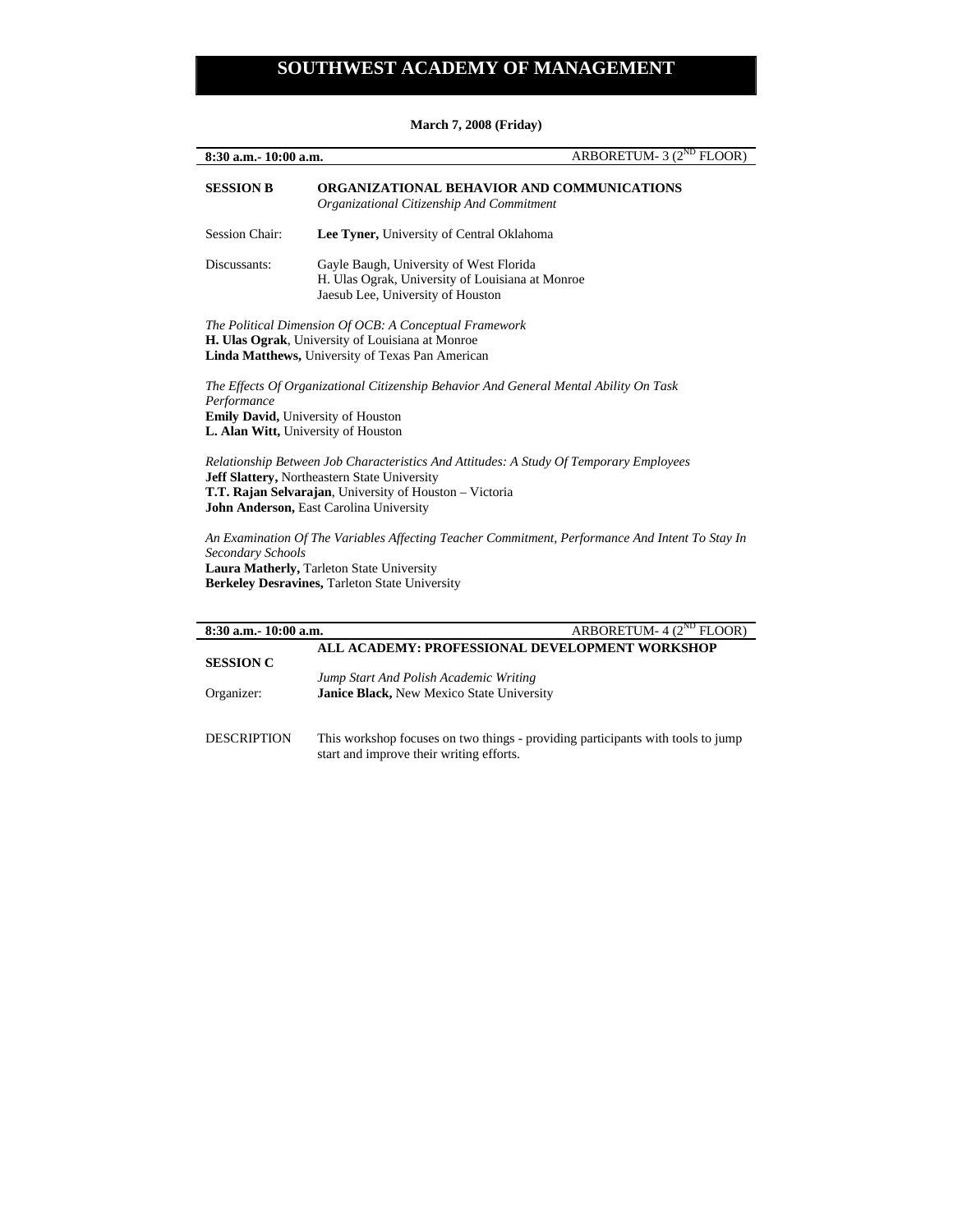**March 7, 2008 (Friday)**

**8:30 a.m.**- 10:00 a.m. *ARBORETUM- 5 (2<sup>ND</sup> FLOOR)* **SESSION D ROUNDTABLE SESSIONS ROUNDTABLE 1: HUMAN RESOURCES, CAREERS, GENDER AND DIVERSITY, AND SOCIAL ISSUES** 

*Behavior And Performance At Work* 

Facilitator: **Brett Landry,** University of Dallas

*Improved Job Analysis Using Six Sigma Methods*  **Treena Gillespie,** University of South Alabama **Kelly Woodford,** University of South Alabama **Alan Chow,** University of South Alabama

*Dirty Work Revisited*  **Dee Birnbaum,** Rhodes College **Nicholas McKinney,** Rhodes College

*Positive Job Response And Ethical Job Performance*  **Sean Valentine**, University of Wyoming **Philip Varca**, Lamar University **Lynn Godkin,** Mississippi State University **Tim Barnett,** Mississippi State University

*Too Much Of A Good Thing: Why Over-Commitment Hurts Ethical Behavior And How Human Resource Practices Can Help*  **James Guzak,** University of Texas at Arlington **Kenneth Price**, University of Texas at Arlington

### **ROUNDTABLE 2: INTEGRATED: BUSINESS POLICY AND STRATEGY, INTERNATIONAL MANAGEMENT, AND ENTREPRENEURSHIP**

*Workplace Ethics; Governance and Interfirm Trust* 

Facilitator: **Jennie Johnson,** University of Texas at Brownsville

*Toward An Improved Measure Of Intent To Act Ethically*  **Jennie Johnson,** University of Texas at Brownsville **Albert Wiswell**, Virginia Polytechnic Institute and State University

*What A Tangled Web We Weave: Romance, Harassment, & Violence In Small Businesses*  **Janie Gregg**, University of West Alabama **M. Suzanne Clinton,** University of Central Oklahoma

*Sox As Safeguard And Signal: The Impact Of The Sarbanes Oxley Act Of 2002 On Corporate Governance*  **Walter Sherman,** Texas A&M University – Corpus Christi **Valerie Chambers,** Texas A&M University – Corpus Christi

*Minimizing Transaction Costs Through Interfirm Trust: Measurement Issues*  **Isaac Wanasika,** New Mexico State University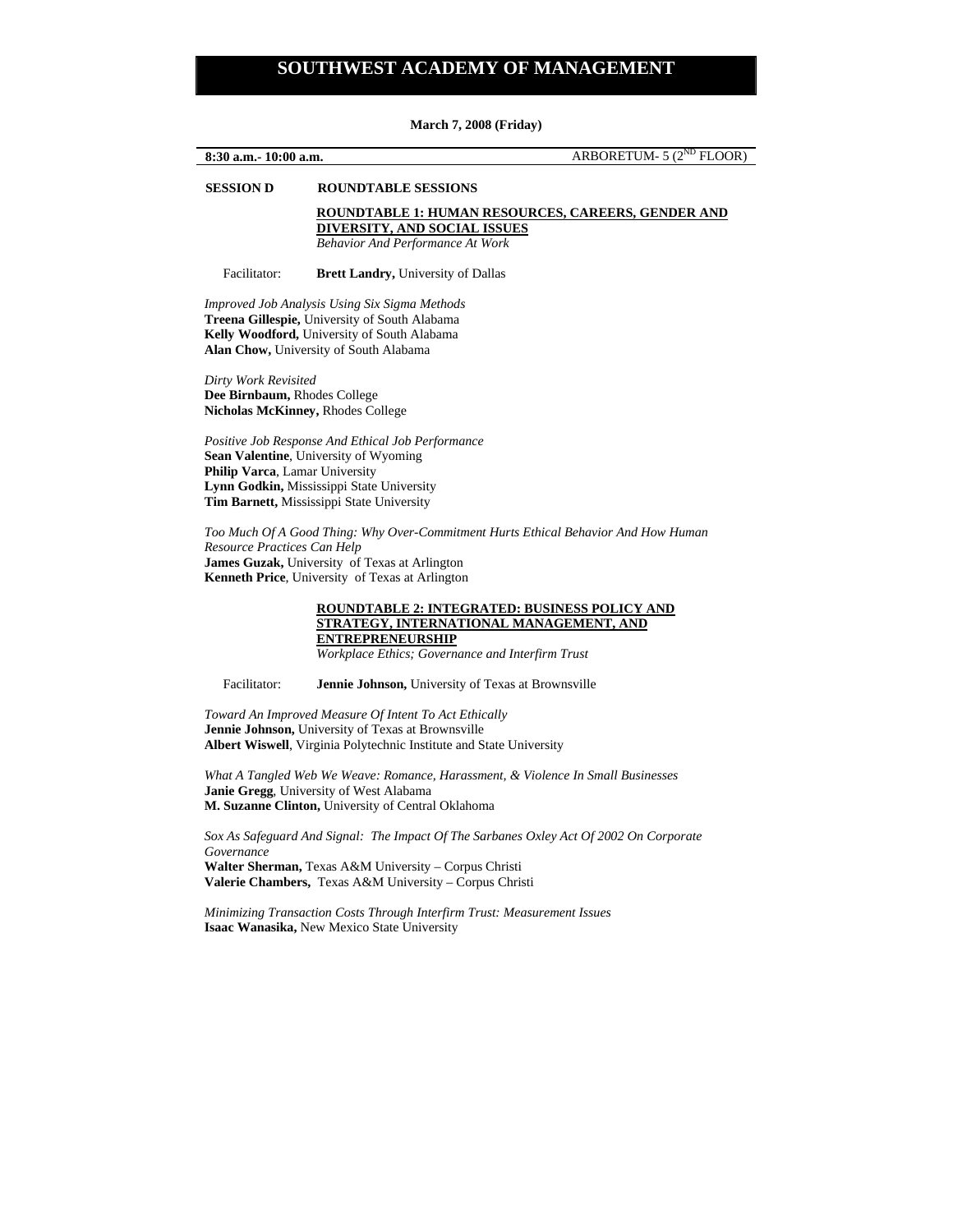#### **March 7, 2008 (Friday)**

**10:00 a.m. – 10:30 a.m.** MARKETPLACE/EXHIBIT HALL (BASEMENT LEVEL)

#### **FBD Coffee Break**

Please make plans to visit the exhibits for information on the latest books and newest educational technologies. Please let exhibitors know how much we appreciate their presence and continued support!

*Drawing for complimentary 2-night regular hotel room at 2009 FBD conference (\$250 value). Must be present to win. (Non-transferable)* 

| 10:30 a.m. Noon       | ARBORETUM- $2(2^{ND}$ FLOOR)                                                                                                                 |
|-----------------------|----------------------------------------------------------------------------------------------------------------------------------------------|
| <b>SESSION A</b>      | <b>ALL ACADEMY</b><br>The Academy Of Management: Reflections And Future Directions                                                           |
| <b>Session Chair:</b> | <b>Scott Douglas, University of Montana</b>                                                                                                  |
| <b>Presenter</b>      | <b>Thomas Lee, President – Academy of Management</b>                                                                                         |
| <b>DESCRIPTION</b>    | During this session Tom will share his insights into the past, present and future<br>of the Academy.                                         |
| 10:30 a.m. Noon       | ARBORETUM- $3(2^{ND}$ FLOOR)                                                                                                                 |
| <b>SESSION B</b>      | INTEGRATED: ENTREPRENEURSHIP, INTERNATIONAL<br><b>MANAGEMENT AND ORGANIZATIONAL BEHAVIOR</b><br>Culture: Influence; Development And Adoption |
| <b>Session Chair:</b> | <b>Jim Myers, Tarleton State University</b>                                                                                                  |
| Discussants:          | <b>Charles Englehardt, Saint Leo University</b><br>David Boggs, Eastern Illinois University<br>Karen Newman, University of Denver            |
|                       | $W$ if $\alpha$ called the $\alpha$ is the $\alpha$ is the $\alpha$ is the $\alpha$ is the $\alpha$ is the $\alpha$                          |

*Virtual Teams Of SMEs: Cultural Adaptation, Communication Quality, And Interpersonal Trust*  **Hsin Hsin Chang**, National Cheng Kung University **Hsu-Wei Hsieh,** National Cheng Kung University

*The Influence Of Hispanic Ethnicity On Information And Communications Technology Adoption And Use In Small And Medium Businesses*  **Karen Middleton,** Texas A&M University-Corpus Christi **Kent Byus,** Texas A&M University-Corpus Christi

*Acting Your Way Into A New Way Of Thinking: Understanding The Process-Culture Linkage*  **Charles Englehardt,** Saint Leo University **Michael Nastanski**, Saint Leo University

*Inconsistencies In Organizational Culture-Performance Research: Toward A Model Of Content Validity*  **Laurence Weinzimmer,** Bradley University **Audie Brown,** Bradley University **Jenny Franczak,** Bradley University **Eric Michel,** Bradley University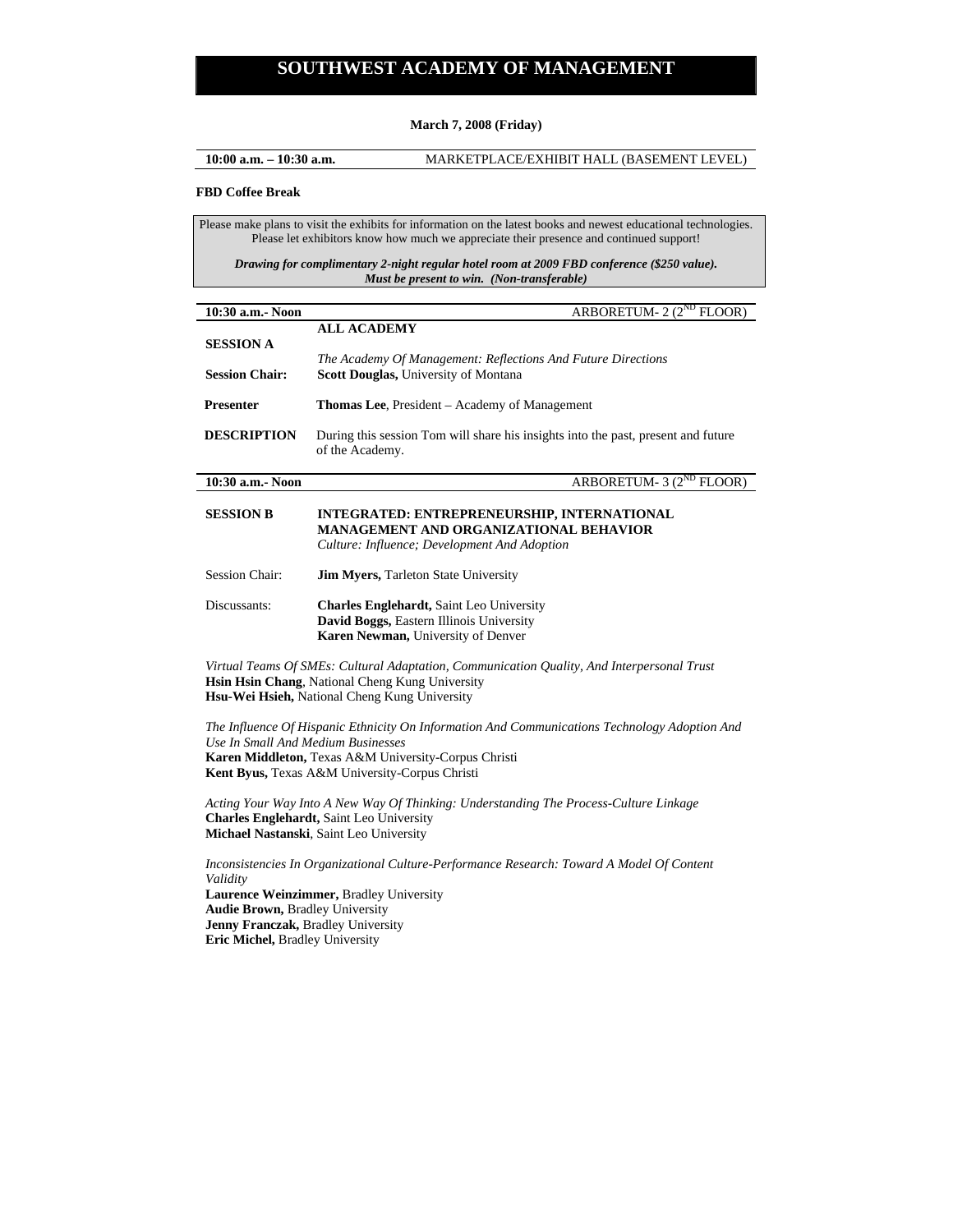| 10:30 a.m.- Noon                                                                                                                                                                                 | ARBORETUM- 4 $(2^{ND}$ FLOOR)                                                                                                                                                                                 |  |
|--------------------------------------------------------------------------------------------------------------------------------------------------------------------------------------------------|---------------------------------------------------------------------------------------------------------------------------------------------------------------------------------------------------------------|--|
| <b>SESSION C</b>                                                                                                                                                                                 | <b>FACULTY LEARNING AND INNOVATION: PROFESSIONAL</b><br><b>DEVELOPMENT WORKSHOP</b>                                                                                                                           |  |
|                                                                                                                                                                                                  | The Hows And Whys Of Writing Winning Reviews                                                                                                                                                                  |  |
| Organizer:                                                                                                                                                                                       | Sherry Sullivan, Bowling Green State University                                                                                                                                                               |  |
| Panelists:                                                                                                                                                                                       | Shawn Carraher, Cameron University<br>Gayle Baugh, University of West Florida<br>K. Michele Kacmar, University of Alabama                                                                                     |  |
| <b>DESCRIPTION</b>                                                                                                                                                                               | Participants in this session will discuss the specifics on how to write better<br>reviews, and how by writing better reviews scholars can enhance their own<br>research productivity.                         |  |
| 10:30 a.m.- Noon                                                                                                                                                                                 | ARBORETUM- $5(2^{ND}$ FLOOR)                                                                                                                                                                                  |  |
| <b>SESSION D</b>                                                                                                                                                                                 | <b>ROUNDTABLE SESSIONS</b>                                                                                                                                                                                    |  |
|                                                                                                                                                                                                  | ROUNDTABLE 1: INTEGRATED: ORGANIZATIONAL DYNAMICS,<br>FACULTY LEARNING AND ORGANIZATIONAL BEHAVIOR<br>Organizational Effectiveness And Using Organizational Tools To Develop<br><b>Individual Performance</b> |  |
| <b>FACILITATOR</b>                                                                                                                                                                               | <b>Sherry Camden-Anders, Alliant International University</b>                                                                                                                                                 |  |
| Improving OD Effectiveness<br>Carter Franklin, DeVry University                                                                                                                                  |                                                                                                                                                                                                               |  |
| Business Strategy As Individual Coaching Tool: Business Strategy Concepts Applied To Personal<br>Development                                                                                     |                                                                                                                                                                                                               |  |
| Walter Scott Sherman, Texas A&M - Corpus Christi                                                                                                                                                 |                                                                                                                                                                                                               |  |
| The Learning Organization As A Strategy For Competitive Advantage: Are Efforts Reaching All<br>Organizational Levels                                                                             |                                                                                                                                                                                                               |  |
| Teresa Weldy, University of South Alabama                                                                                                                                                        |                                                                                                                                                                                                               |  |
| Integrating The Wall Street Journal Into A Business School Curriculum: A Success Story At<br>Samford University<br>David Loudon, Samford University<br><b>Charles Carson, Samford University</b> |                                                                                                                                                                                                               |  |
| Educational Leadership: The Effects Of Organization Based Self Esteem On Citizenship Behaviors<br>Nicholas Twigg, Coastal Carolina University<br>Michael Latta Coastal Carolina University       |                                                                                                                                                                                                               |  |

## **March 7, 2008 (Friday)**

**Michael Latta,** Coastal Carolina University **Richard Martin,** Coastal Carolina University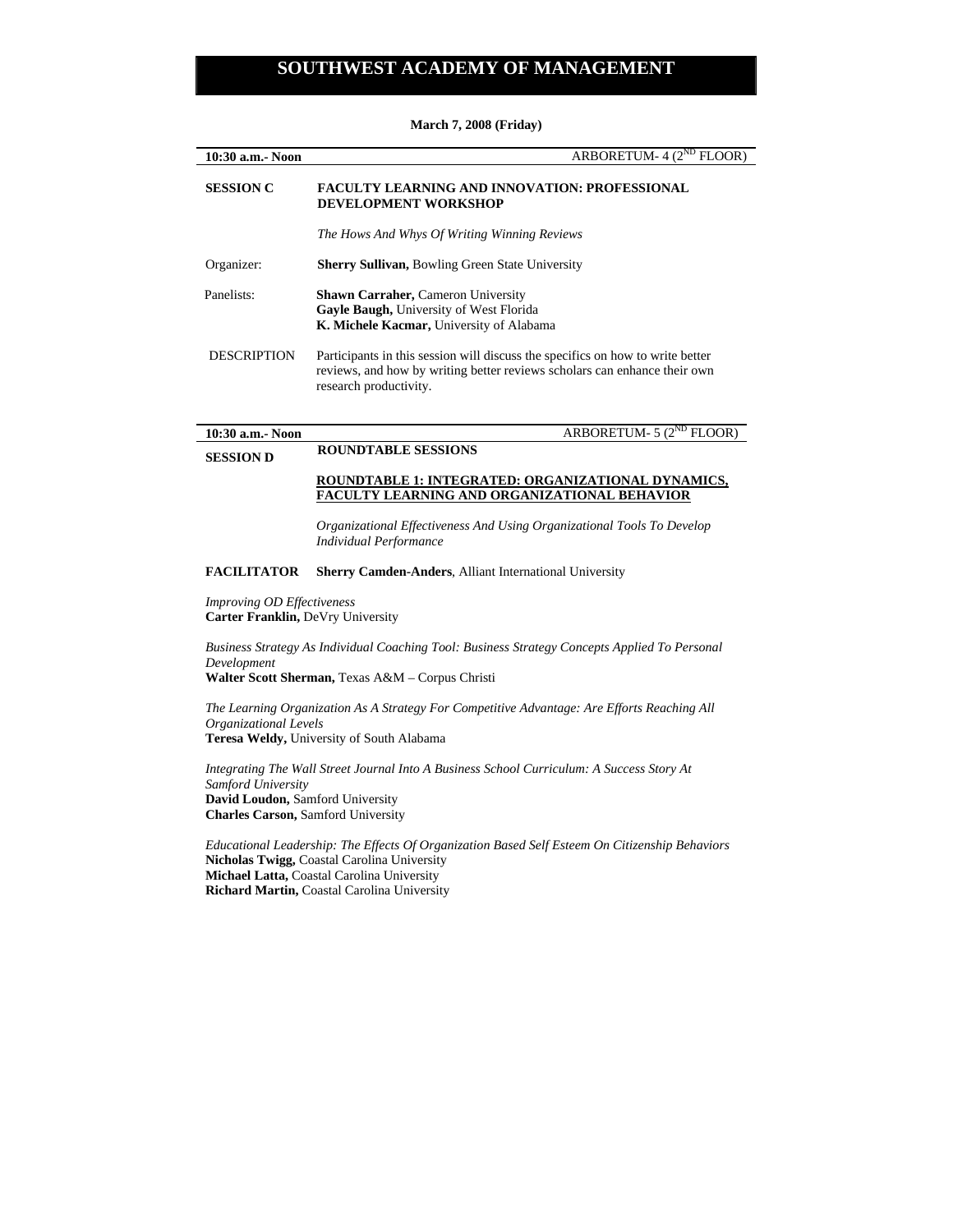## **ROUNDTABLE 2: INTEGRATED: BUSINESS POLICY AND STRATEGY, TECHNOLOGY INNOVATION AND OPERATIONS MANAGEMENT, AND ENTREPRENEURSHIP**

**Winning Awards, Managing Dissimilarity, And Organizational Performance And Financing** 

**FACILITATOR Kathleen Voges,** Texas A&M Kingsville at San Antonio

*Empirical Examination Of The Comparative Financial Results Of Baldrige Award Winners*  **Martha Sale,** Sam Houston State University **R. Samuel Sale,** Louisiana Tech University

*Buyer-Seller Publicness Dissimilarity And Red Tape In Privatized Relationships*  **Kathleen Voges,** Texas A&M Kingsville at San Antonio **G. Tyge Payne,** Texas Tech University **Christopher Shook**, Auburn University

*Public Or Private Financing: A Management Decision*  **Don Bradley,** University of Central Arkansas

## **1:30 p.m.- 3:00 p.m. ARBORETUM- 2 (2<sup>ND</sup> FLOOR)**

| <b>SESSION A</b>   | ALL ACADEMY: Management In Professional Sports: The Phenomenal<br>Development Of The Houston Astros' AAA Minor League Baseball Affiliate,<br>The Round Rock Express |
|--------------------|---------------------------------------------------------------------------------------------------------------------------------------------------------------------|
| <b>ORGANIZER</b>   | <b>Larry Garner, Tarleton State University</b>                                                                                                                      |
| <b>Panelists</b>   | <b>Reid Ryan, Owner and CEO, Round Rock Express</b><br><b>Jay Miller, Owner and COO, Round Rock Express</b>                                                         |
| <b>DESCRIPTION</b> | This presentation will give us insights into the management style and<br>leadership success of an outstanding sports organization.                                  |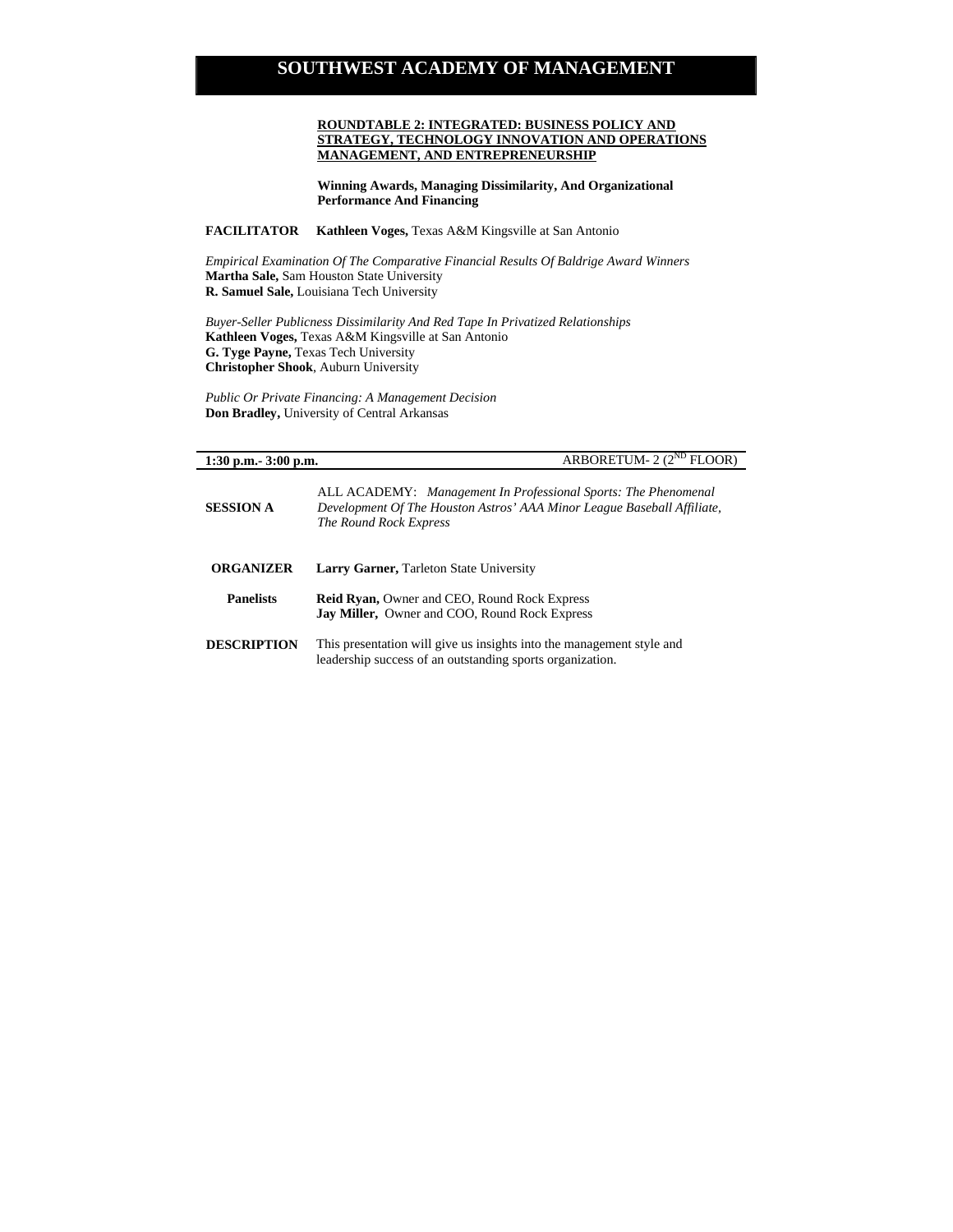|                                                                                                                                                                                                                                                                                                                                                                      | ARBORETUM- 3 (2 <sup>ND</sup> FLOOR) |  |
|----------------------------------------------------------------------------------------------------------------------------------------------------------------------------------------------------------------------------------------------------------------------------------------------------------------------------------------------------------------------|--------------------------------------|--|
| <b>SESSION B</b><br>BUSINESS POLICY AND STRATEGY, PUBLIC AND NONPROFIT<br>ISSUES, RESEARCH METHODS AND HEALTHCARE MANAGEMENT                                                                                                                                                                                                                                         |                                      |  |
| <b>Healthcare Management: Curriculum And Best Practices</b>                                                                                                                                                                                                                                                                                                          |                                      |  |
| <b>Session Chair:</b><br>Vic Sower, Sam Houston State University                                                                                                                                                                                                                                                                                                     |                                      |  |
| Discussants:<br>John Humphreys, Texas A&M - Commerce<br>Stephanie Pane, Texas A&M - Commerce<br>Jennie Johnson, University of Texas at Brownsville                                                                                                                                                                                                                   |                                      |  |
| Implementing Cultural And Linguistic Competence In Health Care Management Curriculum<br>Marilyn Whitman, University of Alabama<br><b>Jullet Davis, University of Alabama</b>                                                                                                                                                                                         |                                      |  |
| Attracting, Educating, And Graduating More Nursing Students Via SWOT Analysis<br><b>Stephen Crow, University of New Orleans</b><br>Sandra Hartman, University of New Orleans<br>Sathiadev Mahesh, University of New Orleans<br>Christy McLendon, University of New Orleans<br>Steve Henson, Western Carolina University<br>Paul Jacques, Western Carolina University |                                      |  |
| An Exploratory Study Of Advocacy Among Expert Dialysis Nurses<br>Jennie Godkin, Lamar University                                                                                                                                                                                                                                                                     |                                      |  |
| Critical To Quality Characteristics Of Excellent Hospitals: A Case Study Approach<br>Vic Sower, Sam Houston State University<br>Jo Ann Duffy, Sam Houston State University<br>Gerald Kohers, Sam Houston State University                                                                                                                                            |                                      |  |
| $1:30$ p.m. $-3:00$ p.m.                                                                                                                                                                                                                                                                                                                                             | ARBORETUM- 4 (2 <sup>ND</sup> FLOOR) |  |

## **March 7, 2008 (Friday)**

## **SESSION C FACULTY LEARNING AND INNOVATION: PROFESSIONAL DEVELOPMENT WORKSHOP**

*Pedagogical Landscapes For The 21st Century: A Business Professor And Students Encounter A Great Books Program* 

Organizer: **Yvonne Smith**, University of La Verne

DESCRIPTION In this session participants will discuss their experiences with the Great Books Program, and how these experiences reshaped their perspective on learning. Additionally, participants will discuss how the best practices for a Great Books Program can be utilized in business school settings.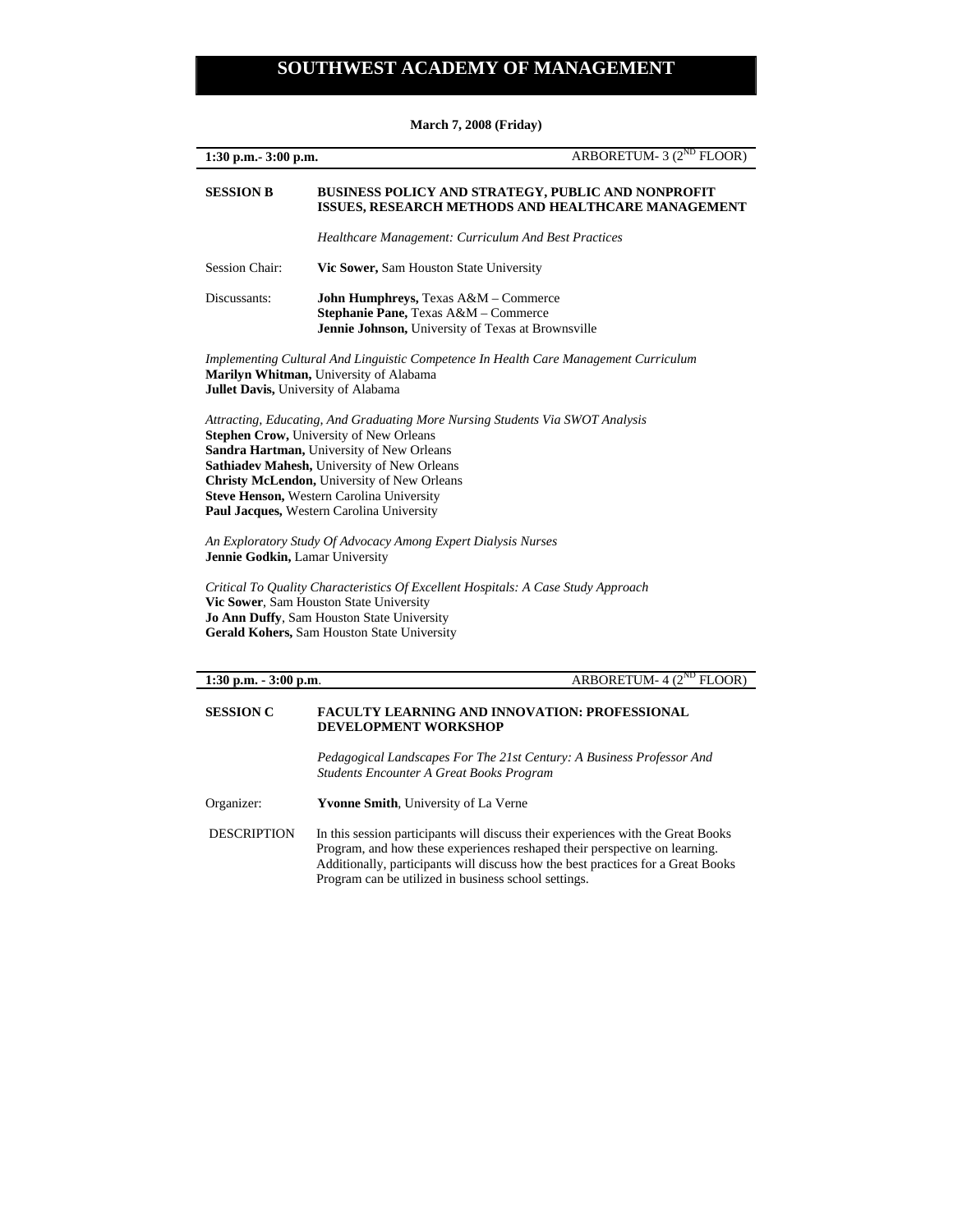#### **March 7, 2008 (Friday)**

**1:30 p.m. 3:00 p.m. ARBORETUM- 5 (2<sup>ND</sup> FLOOR)** 

**SESSION D ROUNDTABLE SESSIONS** 

 **ROUNDTABLE 1: INTEGRATED: INTEGRATED: BUSINESS POLICY AND STRATEGY, TECHNOLOGY INNOVATION AND OPERATIONS MANAGEMENT**

*RT 1: Integrated: Managing Interactions: Strategic And Structural Choice* 

## **FACILITATOR Teresa Weldy,** University of South Alabama

*Linking Strategy And Managerial Networking: A Conceptual Framework For Strategic Choice*  **Anat BarNir**, University of North Texas

*A Structural Environment-Based Model Of Organizations' Strategy Orientations: Specification And Empirical Test* 

**Jean Baptist Dodor,** Jackson State University

*The Affect Of Environment Factors In The Selection Of Organizational Structures*  **George Kenyon,** Lamar University **Charles Hawkins,** Lamar University

*Leadership: Managing People, Information And Networks In Complex Organizations*  **Kalu Kalu**, Auburn University – Montgomery

#### **ROUNDTABLE 2: INTERNATIONAL MANAGEMENT, OMT, MANAGEMENT AND ORGANIZATIONAL COGNITION, AND MANAGEMENT EDUCATION AND DEVELOPMENT: SYMPOSIUM**

*Knowledge Transfer, Decision-Making, And Social And Team Cognition* 

**FACILITATOR Jamie Collins,** Baylor University

*Communication And Social Cognition Systems: A Model Of Information-Integration For Knowledge Management* 

**Marilyn Macik-Frey,** Nicholls State University

*Knowledge Transfer, Corporate Universities And Competitive Advantage: A Contingency Approach*  **Samantha Murray,** SBC Global **Kimberly Merritt,** Oklahoma Christian University **M. Suzanne Clinton,** University of Central Oklahoma

*Storying Crisis: What Neuroscience Can Teach Us About Group Decision Making*  **David Tobey**, New Mexico State University

*Team Cognition: A Study Of Development*  **Stephanie Solansky,** University of Houston – Victoria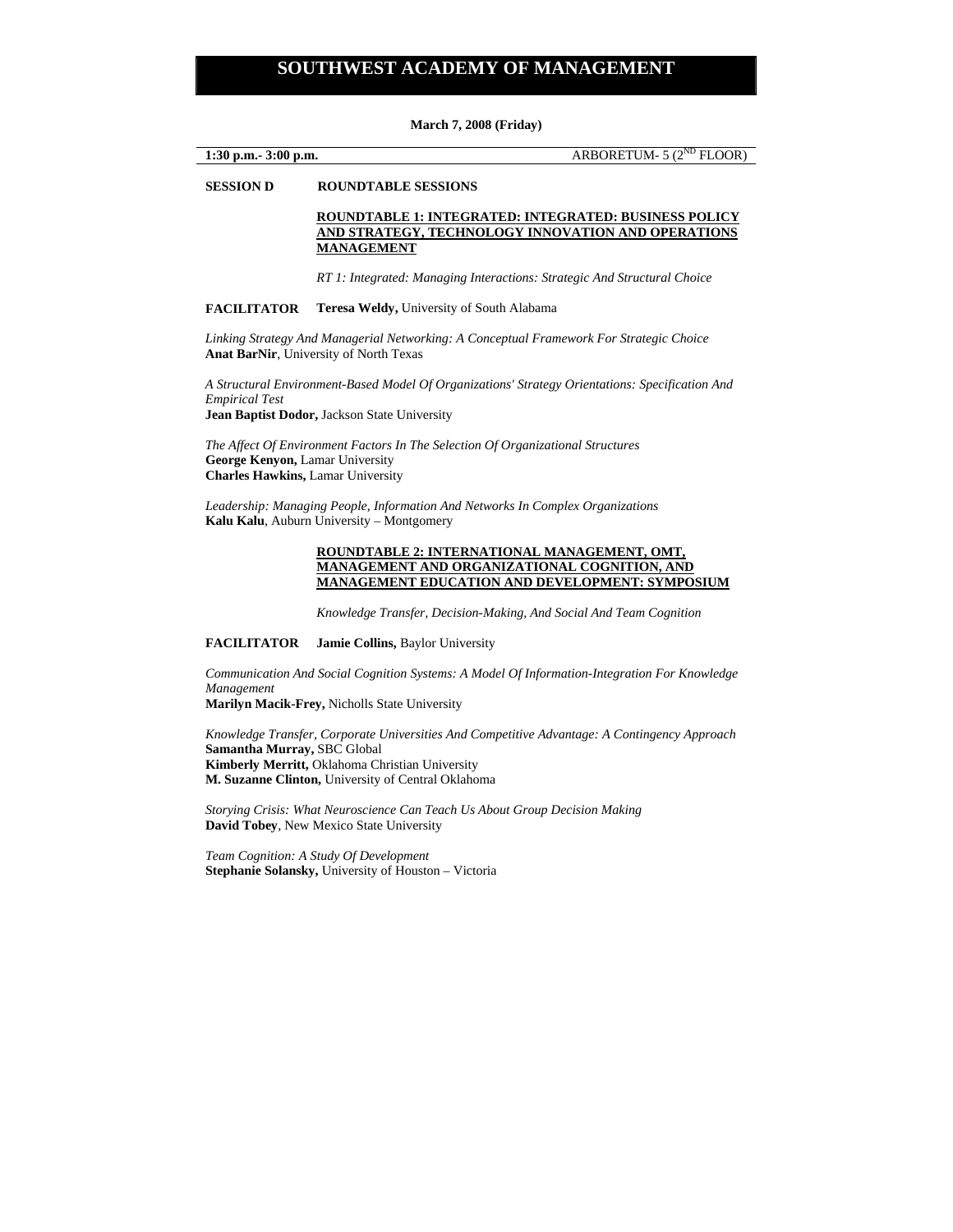**March 7, 2008 (Friday)** 

**3:00 p.m. – 3:30 p.m.** MARKETPLACE/EXHIBIT HALL (BASEMENT LEVEL)

## **FBD Coffee Break**

Please make plans to visit the exhibits for information on the latest books and newest educational technologies. Please let exhibitors know how much we appreciate their presence and continued support!

## **March 7, 2008 (Friday)**

| 3:30 p.m. - 5:00 p.m. | ARBORETUM- $2(2^{ND}$ FLOOR)                                                                                                                                                                          |
|-----------------------|-------------------------------------------------------------------------------------------------------------------------------------------------------------------------------------------------------|
| <b>SESSION A</b>      | ALL ACADEMY:                                                                                                                                                                                          |
|                       | The Distinguished Paper And The Distinguished Educator Session:                                                                                                                                       |
| Organizer:            | <b>Scott Douglas, University of Montana</b>                                                                                                                                                           |
|                       | <b>DISTINGUISHED PAPER</b><br>Sequential And Multiple Simultaneous Mentoring Relationships:<br><b>Is More Really Better</b><br>Gayle Baugh, University of West Florida                                |
|                       | The 2007 OUTSTANDING EDUCATOR<br><b>Subject Matter Mastery And Instructional Administrative Responsibilities:</b><br>Why It Isn't Enough To Be An Expert<br><b>Shawn Carraher, Cameron University</b> |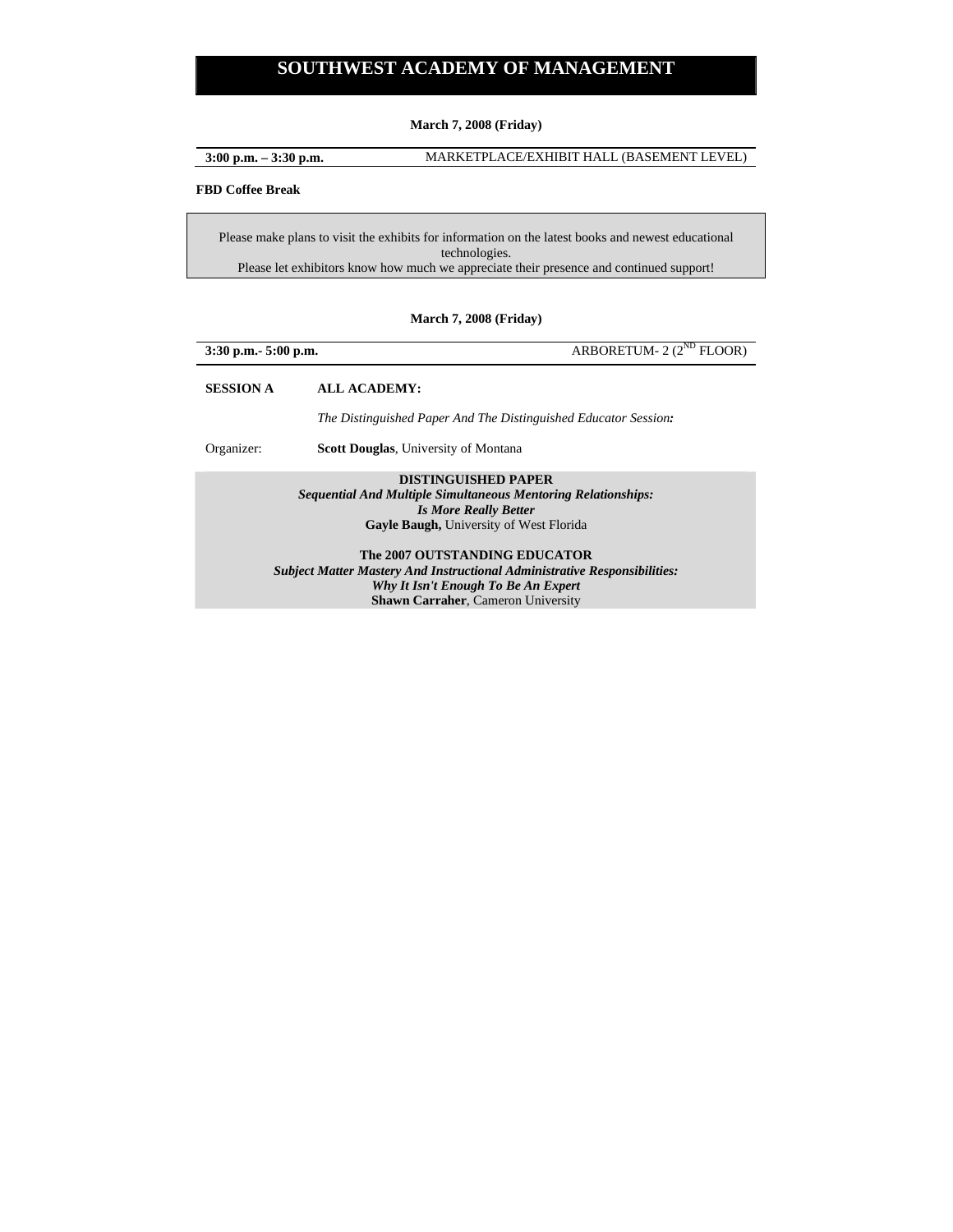**3:30 p.m.** 5:00 p.m. **ARBORETUM- 3 (2<sup>ND</sup> FLOOR) SESSION B INTERNATIONAL MANAGEMENT, OMT, MANAGEMENT AND ORGANIZATIONAL COGNITION, AND MANAGEMENT EDUCATION AND DEVELOPMENT** *Foreign Direct Investment, And MNC And Subsidiary Performance*  Session Chair: **Troy Voelker,** University of Tennessee at Martin Discussant: **Jamie Collins,** Baylor University **Yan Cimon,** University Laval **David Boggs,** Eastern Illinois University *The Effects Of Ownership, Timing, And Value-Chain Effects On Subsidiary Survival*  **David Boggs,** Eastern Illinois University *Home Country Institutions As Drivers Of Investments Into Emerging Markets*  **Jamie Collins,** Baylor University **Dan Li,** Indiana University-Bloomington *Do Business Strategies And Ethics Pay-Off? The Case Of The Arab World*  **Rock Antoine Mehanna,** Notre Dame University **Youssef Yazbeck,** University of Saint-Joseph

*Global Corporations And Global Brands: Historical Antecedents And Future Trends*  **Kabir Sen,** Lamar University **George Kenyon,** Lamar University

|                                                          | ARBORETUM- $4(2^{ND}$ FLOOR) |
|----------------------------------------------------------|------------------------------|
| <b>DEVELOPMENTAL PAPERS: WORKSHOP 3</b>                  |                              |
| <b>Janice Black, New Mexico State University</b>         |                              |
| This is a workshop for authors whose work is in progress |                              |
|                                                          | $3:30$ p.m. $5:00$ p.m.      |

#### **March 7, 2008 (Friday)**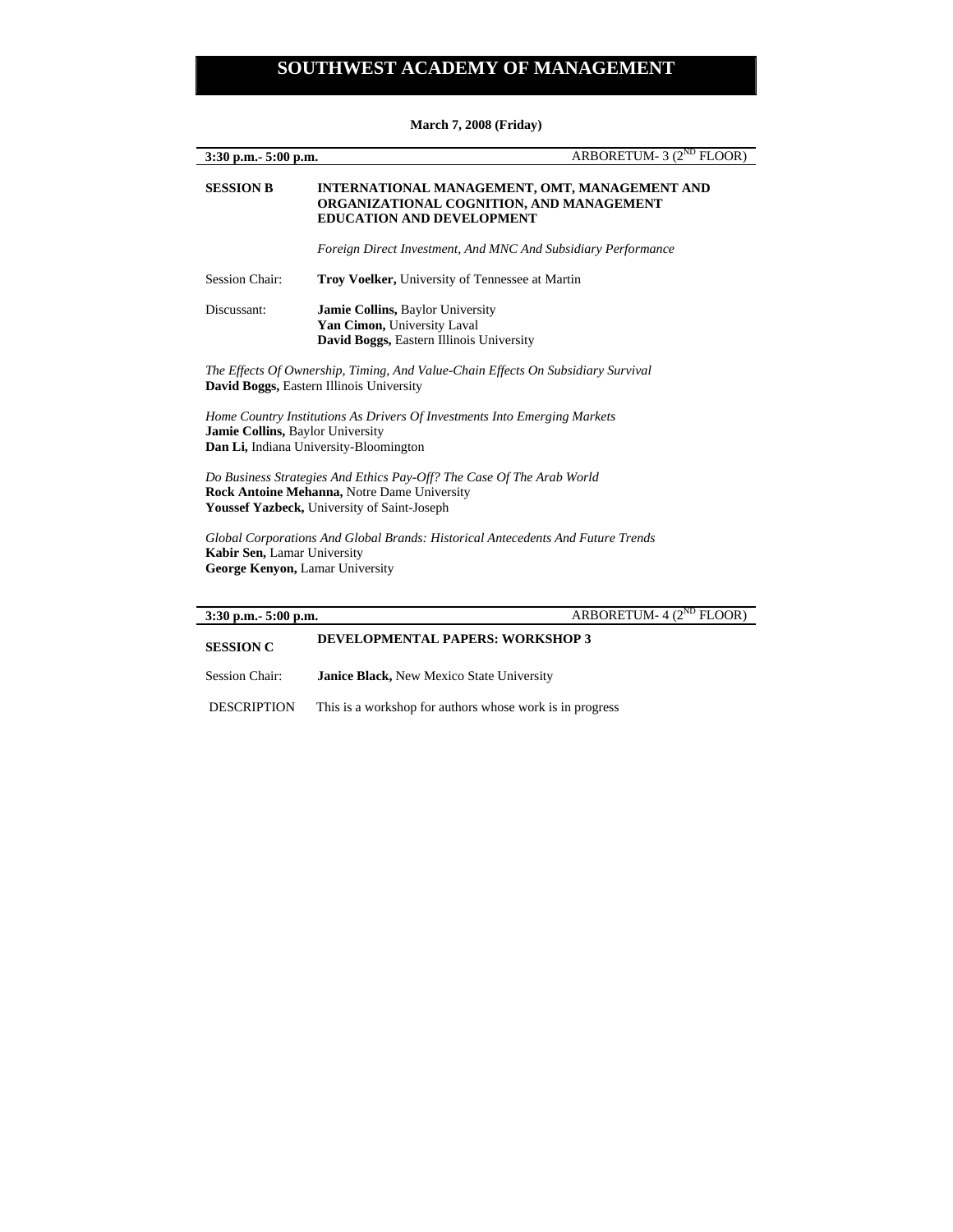#### **March 7, 2008 (Friday)**

**3:30 p.m.**- 5:00 p.m. **ARBORETUM- 5 (2<sup>ND</sup> FLOOR)** 

#### **SESSION D ROUNDTABLE SESSIONS**

 **ROUNDTABLE 1: INTEGRATED: INTERNATIONAL MANAGEMENT OMT, MANAGEMENT AND ORGANIZATIONAL COGNITION, AND MANAGEMENT EDUCATION AND DEVELOPMENT, AND ORGANIZATIONAL BEHAVIOR** 

*System Representation, Cognitive Fit, Schemas And Negotiating Strategy* 

#### FACILITATOR **Stephanie Solansky,** University of Houston – Victoria

*All Systems Go: A Systems Theory Approach To Images Of Organizations In Cartoons, Comics, And Graphic Novels*  **Jeremy Short,** Texas Tech University

*On Affect And Activated Schemas: Examining The Curvilinear Relationship Of Negotiator Satisfaction To Activated Schema Richness In Negotiation*  **Dejun Kong,** Washington University **William Bottom,** Washington University

*Problem Solving Style As Related To Person-Vocation Fit And Person-Organizational Hierarchy Level Fit*  **Min Basadur,** University of Illinois-Chicago **Timothy Basadur,** University of Illinois-Chicago

**Garry Gelade**, McMaster University

*The Effects Of Justice Orientation On The Relationship Between Opponent's Reputation And Choice Of Negotiating Strategy*  **Andrew Hinrichs,** Texas A&M University

> **ROUNDTABLE 2: INTEGRATED: FACULTY LEARNING, TECHNOLOGY INNOVATION AND OPERATIONS MANAGEMENT, BUSINESS POLICY AND STRATEGY, AND ENTREPRENEURSHIP**  *Contemporary Issues In Education: Online Learning, Strategic Relevance, And Entrepreneurial Pedagogy*

**FACILITATOR Sandra Hartman,** University of New Orleans

*An Investigation Of The Experiences Of New Orleans Faculty And Students*  **Sandra Hartman**, University of New Orleans **Mary Jo Dematteis,** University of Maryland

*Minority Students' Perceptions Of Blackboard Pre- And Post- The Hurricane Katrina Disaster*  **Lillian Fok,** University of New Orleans **Sandra Hartman,** University of New Orleans **Susan Zee**, Southeastern Louisiana University

*Is Strategic Management (Still) Responsible For The Demise Of Society?*  **Nancy Landrum,** University of Arkansas at Little Rock **Sandy Edwards**, Northeastern State University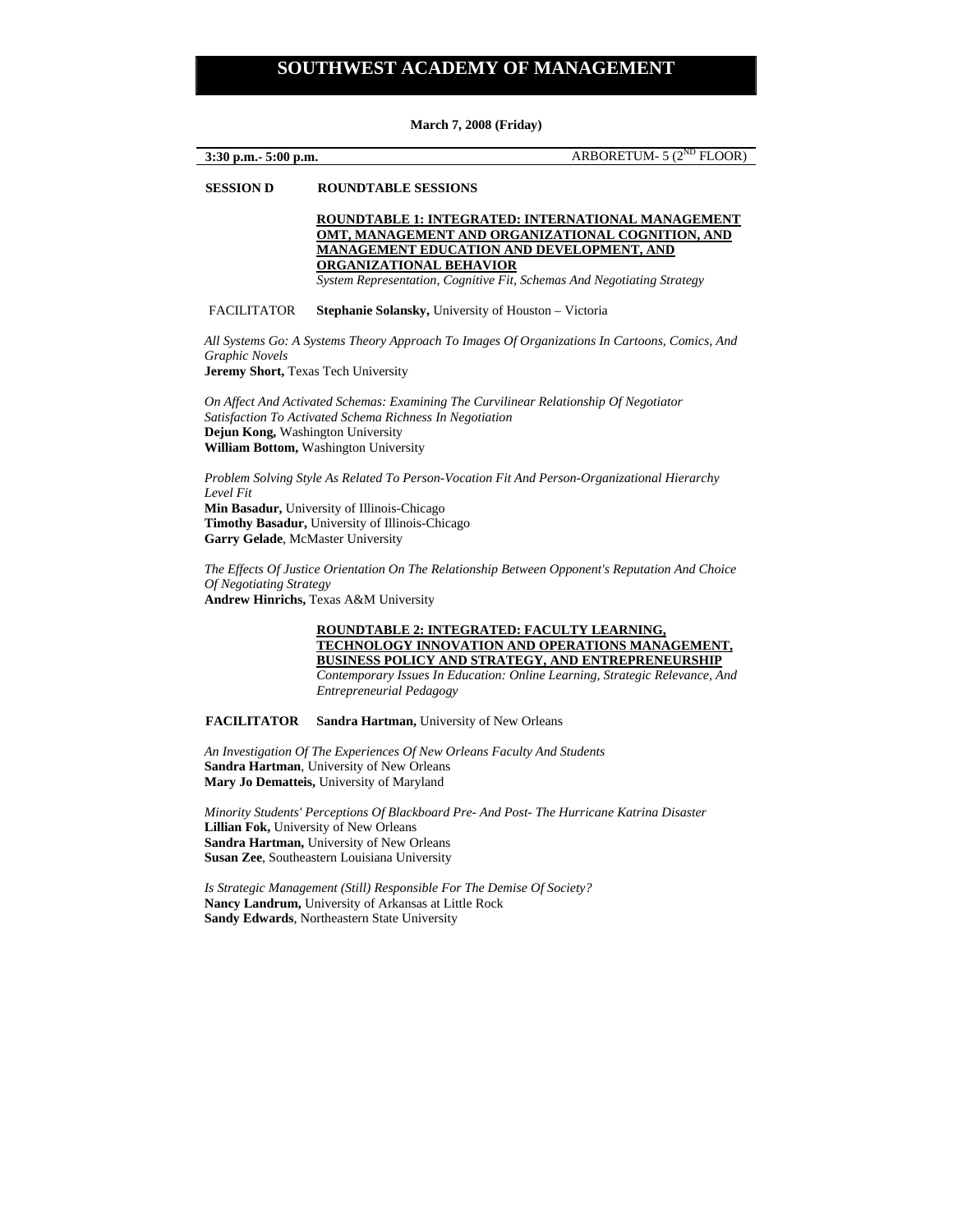*Using Project Management To Implement Strategic Planning And A Strategic Scorecard In A University Setting*  **Laura Matherly,** Tarleton State University **Mohammed El-Saidi,** Tarleton State University **Daniel Martin,** Tarleton State University

*A New Tool In The Entrepreneurial Education Bag: Using Ebay To Enhance Students Learning*  **Laurent Josien,** Mount Marty College

## **March 7, 2008 (Friday)**

| $5:15$ p.m. $-6:15$ p.m. | ARBORETUM- $5(2^{ND}$ FLOOR)                                                                                                                                                                                                                                                                                                                                                                                                                  |  |  |  |
|--------------------------|-----------------------------------------------------------------------------------------------------------------------------------------------------------------------------------------------------------------------------------------------------------------------------------------------------------------------------------------------------------------------------------------------------------------------------------------------|--|--|--|
| Meeting:                 | <b>Southwest Academy of Management Annual Business Meeting</b>                                                                                                                                                                                                                                                                                                                                                                                |  |  |  |
| <b>Presiding:</b>        | Darla Domke-Damonte, Coastal Carolina University                                                                                                                                                                                                                                                                                                                                                                                              |  |  |  |
| Greetings:               | <b>Thomas Lee, The University of Washington</b><br>President, Academy of Management                                                                                                                                                                                                                                                                                                                                                           |  |  |  |
|                          | All members of the Southwest Academy of Management are invited and<br>encouraged to attend this meeting to discuss matters of importance to the SWAM<br>membership. New officers and other individuals who have made contributions to<br>the program will be recognized at this time. Additionally, we will be giving out<br>the customary "free" drink tickets, which can be redeemed at the reception<br>immediately following the meeting. |  |  |  |

## **March 7, 2008 (Friday)**

| $6:30$ p.m. $8:00$ p.m. | WINDOW BOX $(2^{ND}$ FLOOR)                                                                                                                                                                                                                                                                                           |  |  |
|-------------------------|-----------------------------------------------------------------------------------------------------------------------------------------------------------------------------------------------------------------------------------------------------------------------------------------------------------------------|--|--|
| Reception               | <b>Southwest Academy of Management Reception</b>                                                                                                                                                                                                                                                                      |  |  |
|                         | All members of the Southwest Academy of Management are invited and<br>encouraged to attend this reception. This is a time for relaxing, unwinding and<br>enjoying the opportunity to share time with colleagues and friends. So, come and<br>redeem your drink ticket and enjoy some good food and great camaraderie. |  |  |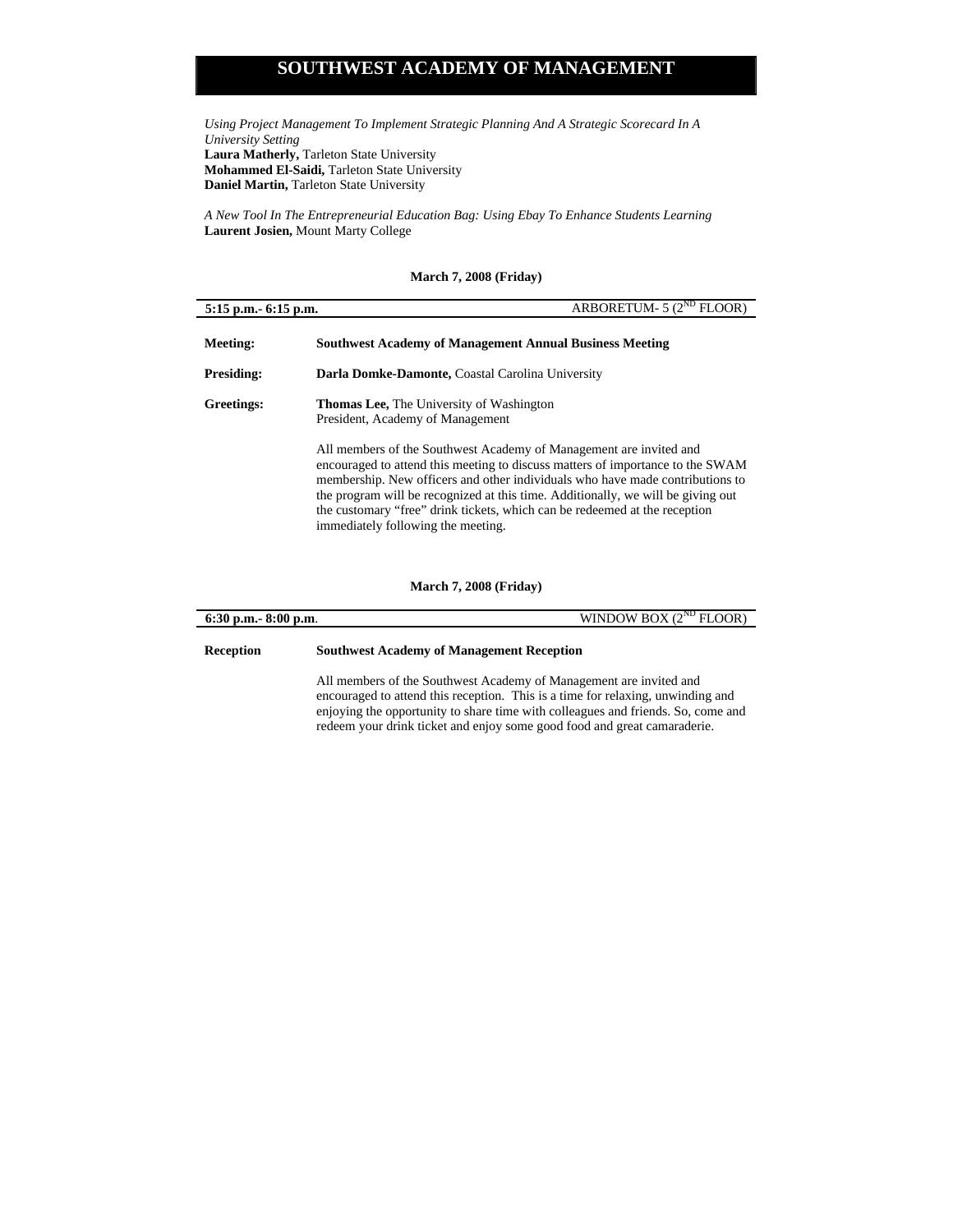**March 8, 2008 (Saturday)** 

| 8:00 a.m. - 5:00 p.n |  |
|----------------------|--|
|                      |  |

**8.8.100 a.m.** ARBORETUM- 3 ( $2^{ND}$  FLOOR)

**Meeting: Doctoral Student Consortium** 

**Organizer: Gayle Baugh,** University of West Florida

**8:30 a.m.** – 10:00 a.m. **b** and **ARBORETUM- 5 (2<sup>ND</sup> FLOOR)** 

## **SESSION A ROUNDTABLE SESSIONS**

## **ROUNDTABLE 1: HUMAN RESOURCES, CAREERS, GENDER AND DIVERSITY, AND SOCIAL ISSUES**

*Gender And Careers* 

Facilitator **John Humphreys,** Texas A&M – Commerce

*Do Organizational Policies Prevent Women From Fully Participating In The High Technology Work Forces? An Investigation Of Work Cultures And Female Gender Roles*  **Meghna Virick,** San Jose State University **Kenneth Wheeler,** University of Texas at Arlington **Juliana Lilly,** Sam Houston State University

*Computer Attitudes And Usage: Do Gender Differences Still Exist?*  **Brett Landry**, University of Dallas **Dinah Payne,** University of Dallas

*The Perils Of Pioneering Paulines*  **Karen Newman**, University of Denver

*Gender Differences In Emotional Competencies And Charismatic Leadership In The People's Republic Of China*  **John Humphreys,** Texas A&M – Commerce **Stephanie Pane,** Texas A&M – Commerce

**8:30 a.m. – 10:00 a.m. ARBORETUM- 4 (2<sup>ND</sup> FLOOR)** 

## **SESSION B ROUNDTABLE SESSIONS**

## **ROUNDTABLE 2: WORKSHOP**

*Developmental Papers* Facilitator **Janice Black,** New Mexico State University